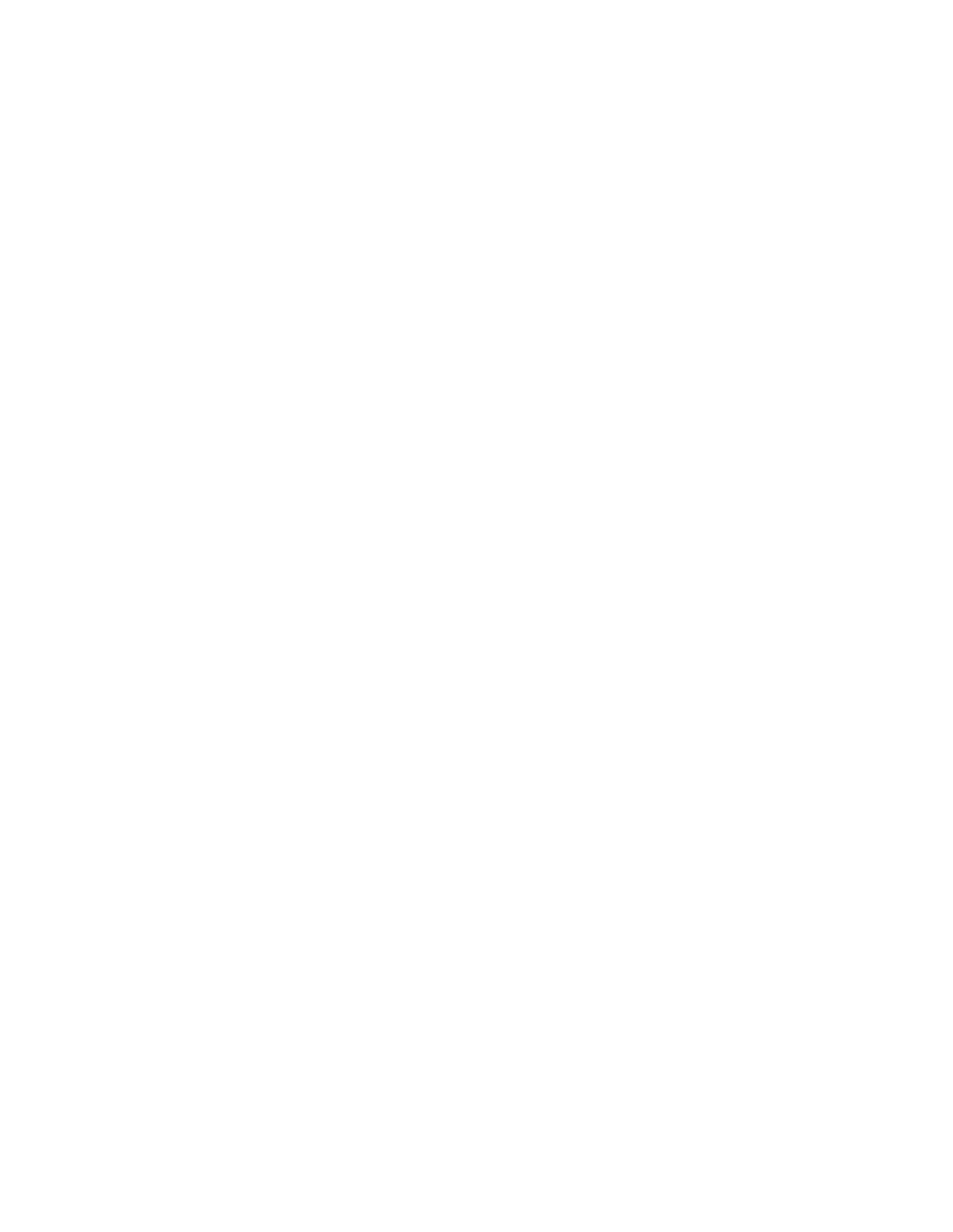# TABLE OF CONTENTS

# PAGE

| SECTION 8. INVESTIGATION OF ALLEGATIONS INVOLVING CLERICS (PRIESTS                       |
|------------------------------------------------------------------------------------------|
|                                                                                          |
| SECTION 9. INVESTIGATION OF ALLEGATIONS INVOLVING NON-CLERICS 12                         |
|                                                                                          |
|                                                                                          |
| Attachment A: Summary of Reporting Requirements under State Law                          |
| Attachment B: Report of Suspected Sexual Misconduct or Child Abuse by Diocesan Personnel |
| while Performing the Work of the Diocese                                                 |

Attachment C: Guidelines for Diocesan Review Board

Attachment D: Acknowledgement of Receipt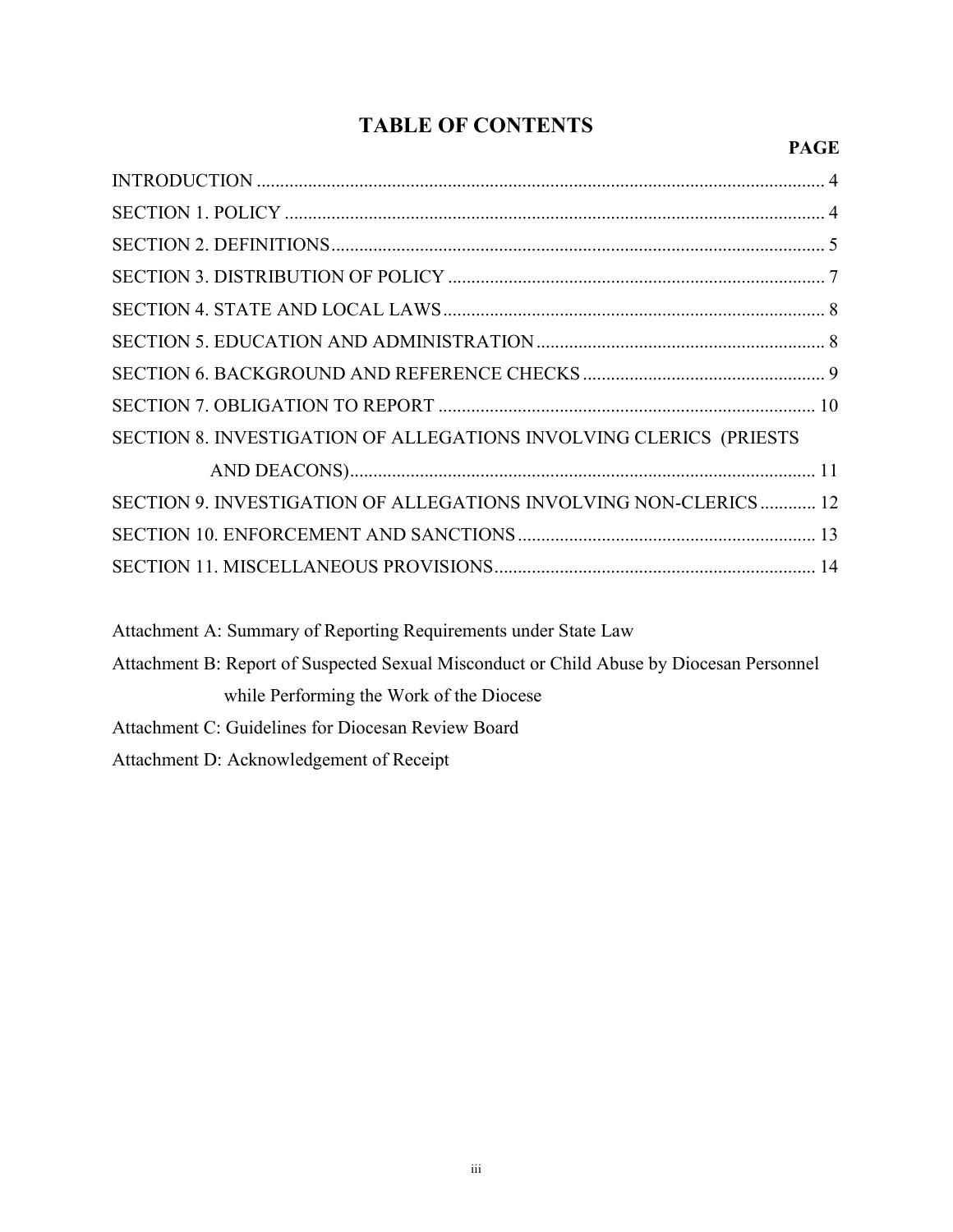# THE CATHOLIC DIOCESE OF ARLINGTON POLICY ON THE PROTECTION OF CHILDREN/YOUNG PEOPLE AND PREVENTION OF SEXUAL MISCONDUCT AND/OR CHILD ABUSE

## INTRODUCTION

This Policy on the Protection of Children/Young People and Prevention of Sexual Misconduct and/or Child Abuse (hereinafter referred to as "the Policy") of the Catholic Diocese of Arlington (hereinafter, "the Diocese") is intended:

- (a) to summarize the Diocese's current policy that:
	- (1) children have the right to be safe and protected from harm in any and all environments; and
	- (2) sexual misconduct and/or child abuse by any Diocesan personnel while performing the work of, or any activities under the auspices of, the Diocese is outside any scope of any authority, duties and/or employment of such personnel; and
- (b) to augment and/or clarify that current policy.

The Diocese embraces the rights of children and adults to be safe from sexual misconduct and/or abuse. The Diocese is dedicated to the protection of all children and will strive to maintain a safe environment for children and young people, to prevent their physical abuse, sexual abuse and neglect, and to bring the healing ministry of the Diocese to bear wherever possible. This Policy builds on a policy issued by the Diocese in 1991 which has been updated from time to time. It is responsive to our concerns for children/young people and to the provisions of the Charter for the Protection of Children and Young People as initially approved by the United States Conference of Catholic Bishops at its June 2005 General Meeting and revised thereafter, the revised Essential Norms for Diocesan/Eparchial Policies Dealing With Allegations of Sexual Abuse of Minors by Priests or Deacons as approved at the June 2005 General Meeting, given the recognitio by the Apostolic See on January 1, 2006, and promulgated on May 5, 2006, the Circular Letter to Assist Episcopal Conferences in Developing Guidelines for Dealing With Cases of Sexual Abuse of Minors Perpetrated by Clerics issued by the Congregation for the Doctrine of the Faith on May 3, 2011, the apostolic letter As a Loving Mother, issued motu proprio by Pope Francis on June 4, 2016, the apostolic letter *Vos estis lux mundi*, issued *motu proprio* by Pope Francis on May 7, 2019, and other relevant Church documents.

## SECTION 1. POLICY

It is the policy of the Diocese that sexual misconduct and/or child abuse by Diocesan personnel, while

- (i) performing the work of the Diocese; or
- (ii) performing any activities under the auspices of the Diocese,

is contrary to Christian principles and is outside the scope of any authority, duties and/or employment of Diocesan personnel. In addition, all Diocesan personnel must and shall comply with applicable state and local laws with regard to reporting incidents of actual or suspected sexual misconduct and/or child abuse, and with the requirements of this Policy.

This Policy does not address sexual misconduct, child neglect, and/or child abuse in general, but only in the specific circumstances described herein. It is intended to establish requirements and procedures in an effort to prevent possible sexual misconduct and/or child abuse by personnel and volunteers of the Diocese and the resulting harm to others while the work of the Diocese is being performed, and to provide guidance to Diocesan personnel on how to respond to actual and/or suspected incidents of sexual misconduct and/or child abuse by personnel or volunteers of the Diocese. Allegations of inappropriate conduct not falling within the scope of this Policy shall be addressed pursuant to other applicable policies or norms of the Diocese.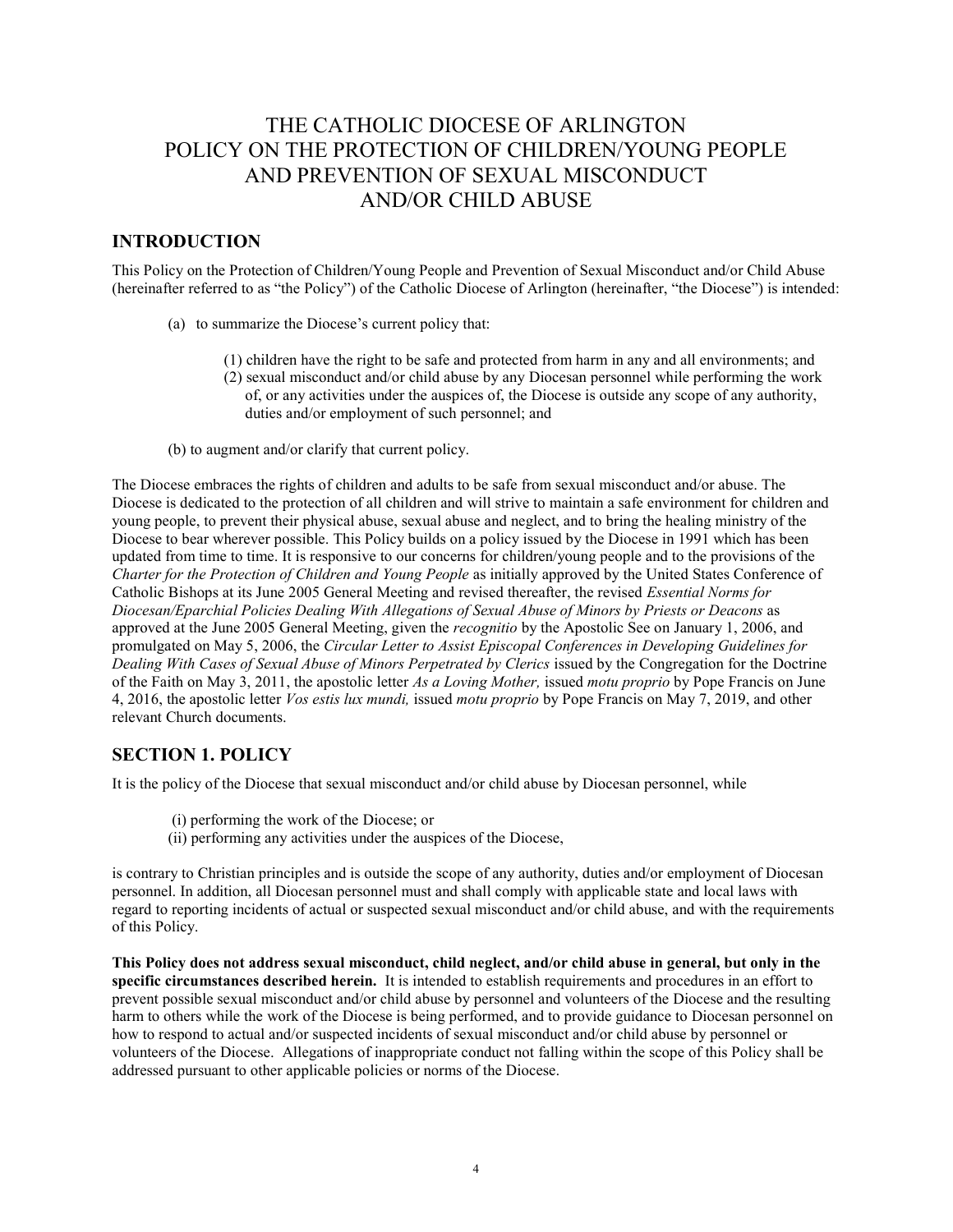Allegations of inappropriate conduct by a bishop that fall within the scope of the apostolic letter Vos estis lux mundi shall be addressed in accordance with the norms set forth in that letter and in the *Directives for the Implementation* of the Provisions of Vos estis lux mundi Concerning Bishops and their Equivalents adopted by the United States Conference of Catholic Bishops on June 13, 2019. This Policy shall not be applicable to such allegations, except that the provisions regarding the reporting of allegations to civil authorities and cooperation with civil authorities shall apply.

Allegations of inappropriate conduct by one child toward another (including but not limited to fighting, bullying and sexual misconduct) shall be addressed pursuant to the relevant policies of the Office of Catholic Schools, the school handbooks of the individual schools, or other applicable policies or norms.

Suspected incidents of child abuse or neglect by adults other than Diocesan personnel shall be addressed pursuant to Section 63.2-1509 et seq. of the Code of Virginia (1950) as amended (see Attachment A) and the additional reporting requirements set forth below.

With renewed faith, we recommit ourselves to the original goals of this Policy:

- a. to reiterate and strengthen educational programs and screening procedures with the goal of preventing sexual misconduct and/or child abuse by Diocesan personnel and volunteers;
- b. to identify and follow reporting requirements to civil and Diocesan authorities;
- c. to address the spiritual, physical and emotional care of the abused child and the family as well as the affected Catholic community;
- d. to address the spiritual, physical and emotional care of the individual against whom the charge was made; and
- e. to address other actions to be taken when sexual misconduct with a child and/or child abuse is alleged.

The Diocese reaffirms its commitment to report an allegation of sexual abuse of a person who is a minor to the civil authorities, including complying with all applicable civil laws with respect to reporting of such allegations, cooperating in their investigation in accord with the law of the jurisdiction in question, and advising victims of their right to make a report to civil authorities. A copy of this Policy, and any eventual revisions hereof, will be filed with the United States Conference of Catholic Bishops. Any priest or deacon who is determined to have committed even one act of sexual abuse of a minor as described herein shall not continue in active ministry nor be transferred for ministerial assignment to another diocese/eparchy or religious province. Care will be taken to protect the rights of all parties involved in allegations of sexual misconduct and/or child abuse, particularly those of the person claiming to have been sexually abused and of the person against whom the charge has been made. When a charge has been determined to be unfounded, reasonable steps will be taken to restore the good name of the person falsely accused.

## SECTION 2. DEFINITIONS

For the purposes of this Policy only, the following terms shall be defined as set forth herein:

Section 2.1 "Accused" means a person alleged to have committed an act of abuse, a serious violation of this Policy, or a crime involving the abuse or neglect of a child.

Section 2.2 "Administrative leave" means relieving the accused of assigned duties pending further notice from the Vicar General.

Section 2.3 "The Bishop" means the Diocesan Bishop of the Catholic Diocese of Arlington. If the office of Bishop is vacant or impeded as defined by the Code of Canon Law of the Roman Catholic Church, then "the Bishop" shall refer to the apostolic administrator or the diocesan administrator appointed for the Catholic Diocese of Arlington until a successor Diocesan Bishop is installed.

Section 2.4 "Child" or "children" means any natural person(s) less than eighteen (18) years of age.

Section 2.5 "Child abuse" means conduct toward or action to a child which consists of any of the following: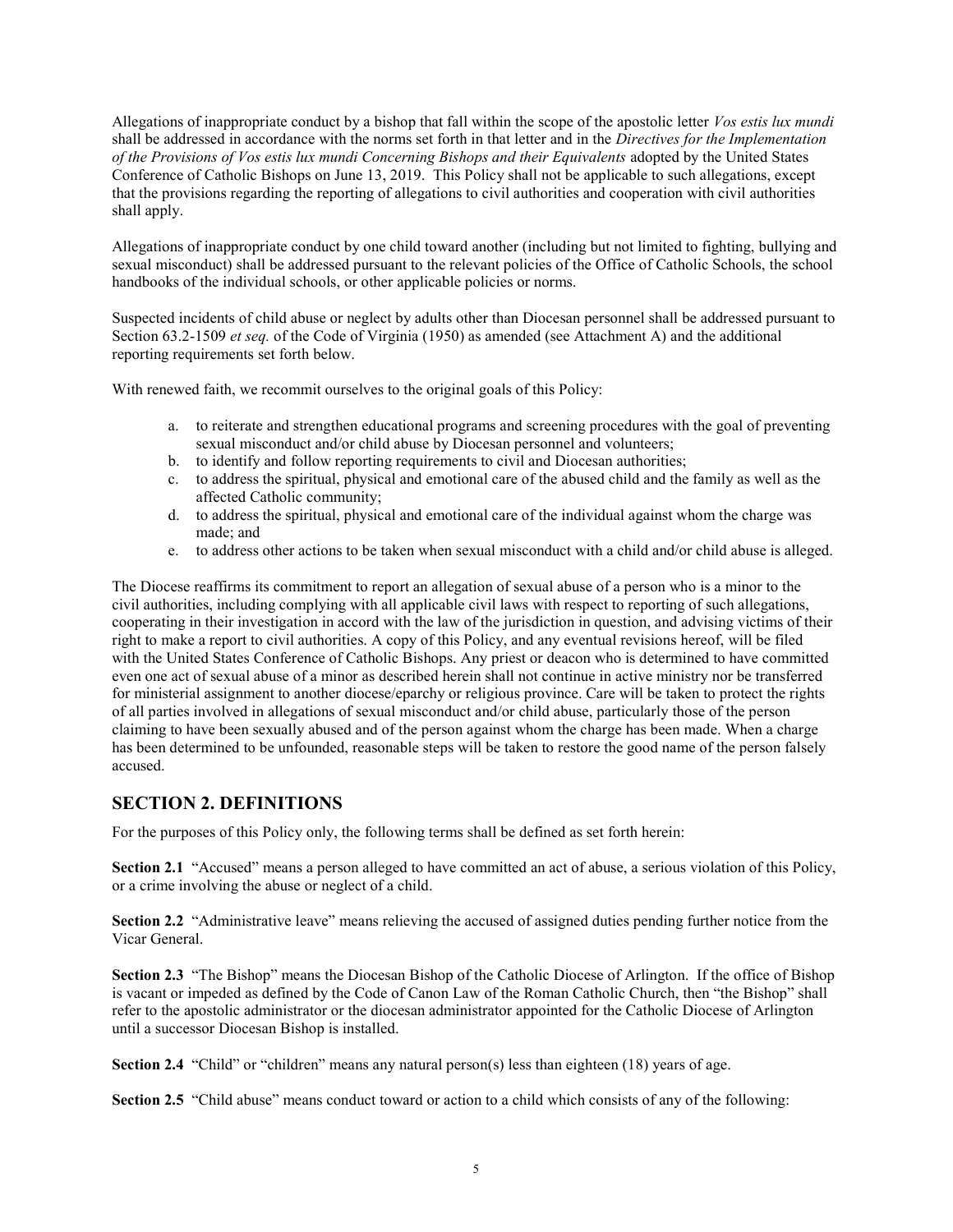- 1. Any act or interaction, whether it involves genital or physical contact, with or without consent, even if initiated by the child, which involves sexual contact, molestation or sexual exploitation of a child, whether physical injuries are sustained or not, including:
	- a. The intentional touching of the genitals or intimate parts including the female breast, the genital area, groin, inner thigh and buttocks of a child or of a perpetrator by a child for purposes of sexual arousal or gratification.
	- b. Rape, sexual intercourse (vaginal or anal), oral/genital, or oral/anal contact.
	- c. The intentional touching and/or displaying of one's own genitals or intimate parts including the female breast, the genital area, groin, inner thigh and buttocks in the presence and view of a child for purposes of sexual arousal or gratification.
	- d. Permitting, causing, encouraging or assisting in the depiction of or posing for viewing by any person, either in person or by way of graphic means including digital or photographic image of the partially or fully unclothed body of a child, displaying intimate parts, in motion or not in motion, alone or with other persons, or the depiction of a child in apparent observation of sex acts by others in the child's presence.
	- e. Knowingly acquiring, possessing, or distributing such a depiction by way of graphic means including digital or photographic image.
	- f. Displaying or distributing to a child any picture, photograph, book, pamphlet, digital image, movie or magazine the cover or content of which is principally made of descriptions or depictions of sexual acts or contact, or which consists of pictures of nude or partially denuded figures posed or presented in a manner which the average person applying contemporary community standards would find, taken as a whole, appeals to the prurient interest.<sup>1</sup>
- 2. Physical abuse, including any act which:
	- Willfully causes or inflicts physical injury to a child, or
	- b. Willfully causes mental injury or psychological injury to a child by intentionally engendering fear of physical injury to that child.

Note: It is the policy of the Diocese that corporal punishment of a child is prohibited in all entities under the auspices of the Diocese. However, this prohibition of corporal punishment shall not be deemed to prohibit, and the definition of "child abuse" for purposes of this Policy shall not be deemed to include,

- (i) the use of incidental, minor or reasonable physical contact or other actions designed to maintain order and control;
- (ii) the use of reasonable and necessary force to quell a disturbance or remove a student from the scene of a disturbance that threatens physical injury to persons or damage to property;
- (iii) the use of reasonable and necessary force to prevent a student from inflicting physical harm on himself;
- (iv) the use of reasonable and necessary force for self-defense or the defense of others; or
- (v) the use of reasonable and necessary force to obtain possession of weapons or other dangerous objects or controlled substances or paraphernalia that are upon the person of the student or within his control. In addition, the definition of "child abuse" shall not be deemed to include any physical or mental pain, injury or discomfort caused by the foregoing, or which may result from participation in practice or competition in an interscholastic or intramural sport, physical education, or an extracurricular activity.

 $\overline{a}$ 

 $<sup>1</sup>$  See also Charter for the Protection of Children and Young People, note 5.</sup>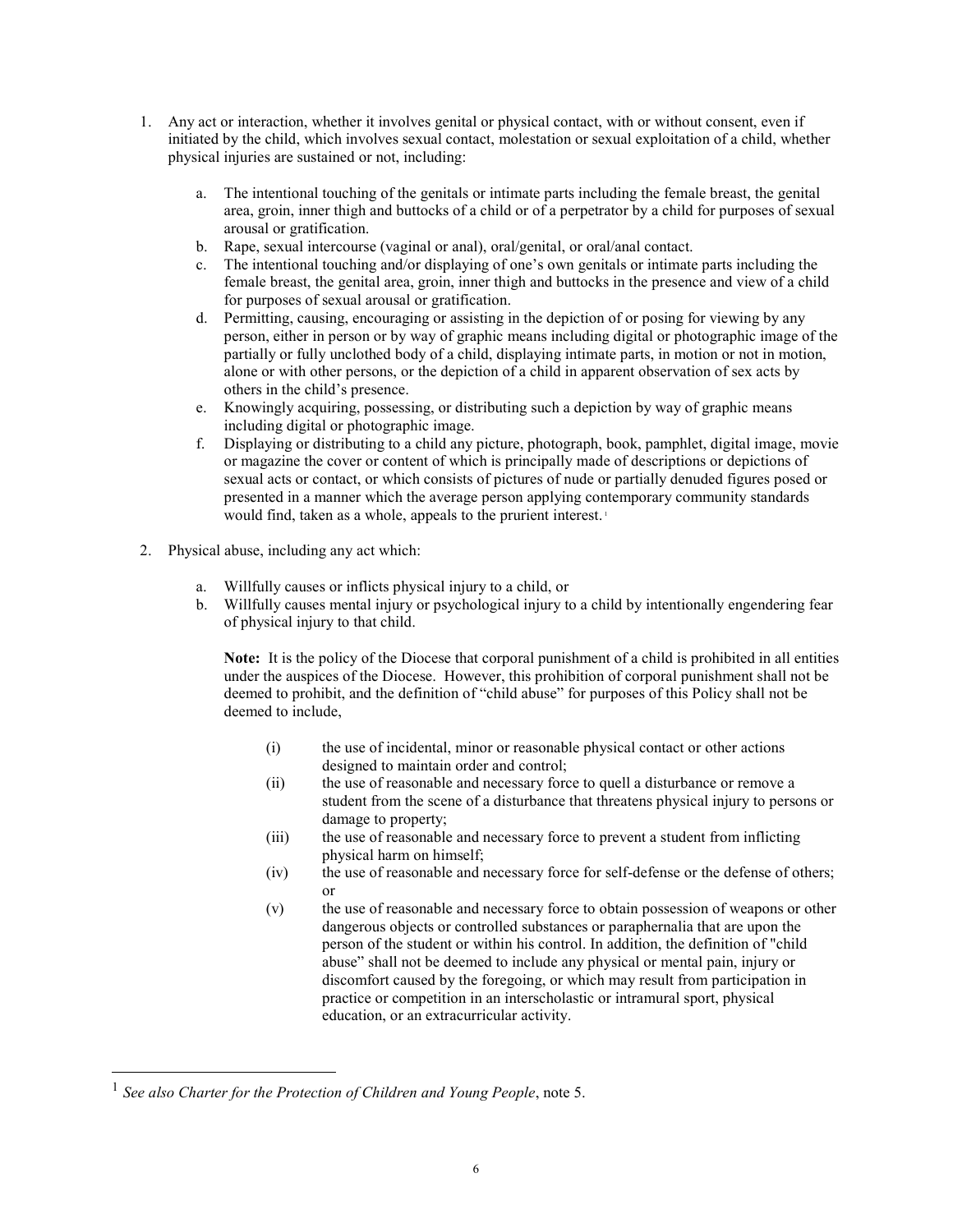- 3. Neglect, including:
	- a. Abandonment of a child by a parent, custodian or guardian.
	- b. Lack of care by not providing appropriate and necessary food, shelter, clothing and education.
	- c. Not providing care or control in respect to physical or emotional health; the refusal or inability to discharge parental or custodial obligations; and expressions of intention by parent, guardian or institution to discontinue care.

Section 2.6 "Credible accusation" means an allegation about which, based upon the information known at the time of determination, a prudent person would conclude that the incident is more likely than not to have occurred as alleged, or which has been acknowledged/admitted to by the accused. In making this determination, consideration should be given to the trustworthiness of the various sources of the available information.

Note: The role of the Diocesan Review Board process is to assist and advise the Bishop in his assessment of allegations and his determination of the suitability for ministry of an accused priest or deacon. A determination by the Diocesan Review Board that an allegation is "credible" is not a final determination or admission that an incident did or did not occur as alleged, but is instead an ecclesiastical determination of whether the definition of "credible accusation" in this Policy has been met for purposes of further canonical, pastoral or other action, if any, by the Bishop. The Diocesan Review Board does not have access to the investigative tools and resources available to civil authorities and does not follow civil law procedural or evidentiary rules. Its determinations are not the equivalent of a civil or criminal court finding of innocence or guilt.

Section 2.7 "Diocesan personnel" and "personnel of the Diocese" mean:

- (a) all clerics, whether Diocesan or members of religious communities, who are subject under civil law to the administration, authority and/or governance of the Diocese (hereinafter sometimes referred to as "religious personnel");
- (b) all natural persons directly employed by the Diocese, or by any parish, mission or other diocesan institutions and organizations which are subject under civil law to the administration, authority and/or governance of the Diocese (hereinafter referred to as "Diocesan employees");
- (c) all natural persons who provide any volunteer services to/for the Diocese, or to/for any parish, mission or other institutions and organizations which are subject under civil law to the administration, authority and/or governance of the Diocese (hereinafter sometimes referred to as "Diocesan volunteers");
- (d) contract workers who have substantial contact with children which are subject to oversight by the Diocese.

For purposes of this Section 2.7, the foregoing subparagraphs shall be read in the disjunctive and not in the conjunctive.

Section 2.8 "Sexual misconduct" means any sexual conduct which is unlawful, as defined by criminal statutes of the Commonwealth of Virginia for conduct inside the Commonwealth of Virginia, and by the analogous criminal statutes of the applicable jurisdiction for conduct outside the Commonwealth of Virginia, and/or by canons 277 and 1395 § 2 of the Code of Canon Law.

Section 2.9 "Substantial contact" means contact with children in which the duration or scope in either time or exposure to children is neither trivial nor limited and may occur on a routine and/or ongoing basis.

# SECTION 3. DISTRIBUTION OF POLICY

Section 3.1 A copy of this Policy shall be distributed as soon as reasonably possible to the directors, superintendents, and agency heads of all Diocesan offices and/or organizations within the Chancery. The copies of this Policy so distributed shall become part of the permanent files for each office and/or organization.

Section 3.2 The Chancery for the Diocese of Arlington (hereinafter referred to as "the Chancery") shall cause copies of this Policy to be prepared for distribution to all religious personnel, all Diocesan employees, and those Diocesan volunteers whose duties for the Diocese include contact with minors, as soon as reasonably practical. Thereafter, a copy of this Policy shall be distributed to all such new Diocesan personnel prior to or concurrently with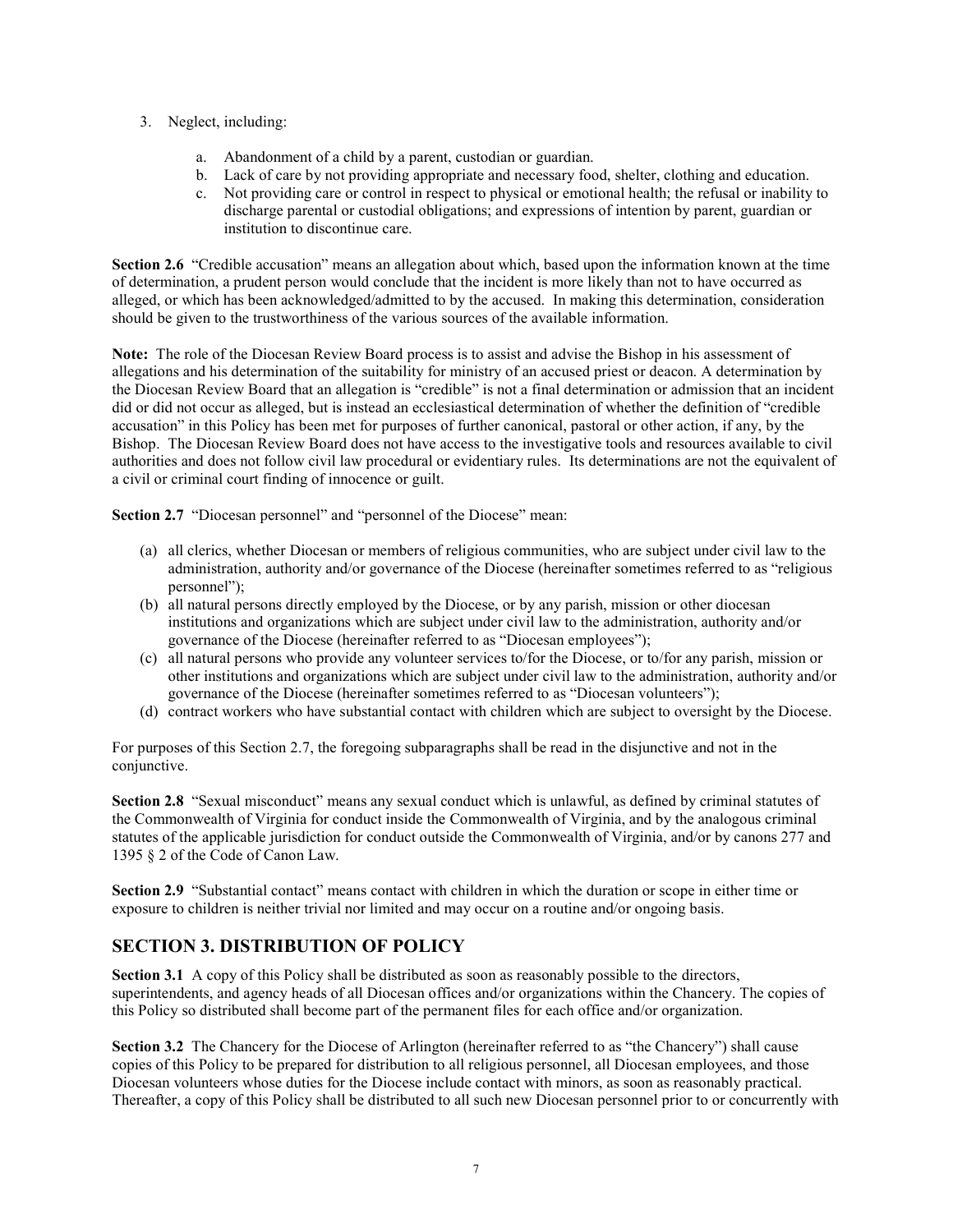such new personnel assuming their positions and/or duties. A copy of this Policy shall also be posted on the diocesan website.

Section 3.3 In addition to the foregoing, the Vicar General shall have the authority, subject only to the review of the Bishop, to distribute informational copies of this Policy to other persons, clubs, organizations, or societies within the Diocese as he may deem appropriate.

Section 3.4 Any Diocesan personnel who know or who have reason to believe that a copy of this Policy has not been distributed in accordance with the above-referenced provisions shall immediately notify the Chancery Office and identify (either by name or by class of Diocesan personnel) those Diocesan personnel who have not received a copy of this Policy.

## SECTION 4. STATE AND LOCAL LAWS

A summary of reporting requirements and related provisions of state laws of the Commonwealth of Virginia relating to incidents of sexual misconduct and child abuse, as set forth in the Code of Virginia (1950), as amended, together with a listing of state and local agency contact information, is attached as Attachment A. Local civil jurisdictions may have enacted ordinances which supplement state law; however, due to the number of local civil jurisdictions within the Diocese, no effort has been made to compile a summary of such ordinances. Although compliance with Virginia state law should be adequate to initiate required reporting of sexual misconduct and/or child abuse, recipients of this Policy are hereby put on notice of such possible supplemental local ordinances, and are encouraged to make appropriate inquiry on this subject.

# SECTION 5. EDUCATION AND ADMINISTRATION

Section 5.1 The Chancery shall cause to be developed or implemented educational programs on methods of preventing, recognizing, and reporting child abuse and sexual misconduct involving children and others. These educational programs shall be held regularly during the course of every calendar year so as to provide reasonable opportunity for Diocesan personnel to attend. In addition, Diocesan personnel shall participate in ongoing safe environment programs to provide education on child abuse specifically designed to address areas of service, including students in parochial schools and religious education programs, religious personnel, school personnel, youth ministers and coaches, and Diocesan personnel providing child care services and/or charitable services.

Section 5.2 The following personnel of the Diocese must attend the educational program(s) referenced in Section 5.1 on methods of recognizing and preventing child abuse and sexual misconduct involving children and others:

- (a) All religious personnel as defined in Section 2.7(a).
- (b) All principals, assistant principals, teachers, guidance counselors, librarians, and staff of all Catholic elementary, middle, and high schools operated by the Diocese and/or any parish(es).
- (c) All ministers, directors and/or coordinators of religious education, and all teachers of religious education.
- (d) All Diocesan personnel providing child care services under the auspices of the Diocese, or any parish, mission or other institutions and organizations which are subject under civil law to the administration, authority and/or governance of the Diocese.
- (e) All youth ministers, directors/coaches of children's activities (e.g., athletics, choir, etc.), and similar Diocesan personnel having substantial contact with children, who provide such services under the auspices of the Diocese, or any parish, mission, or other institutions and organizations which are subject under civil law to the administration, authority and/or governance of the Diocese.

Section 5.3 Any persons not currently Diocesan personnel as identified in Section 5.2 must attend the educational program(s) as soon as reasonably practical, but in no event later than forty-five (45) calendar days of their assuming any of the positions or duties referenced in Section 5.2.

Section 5.4 The Vicar General shall have the authority, subject only to the review of the Bishop, to designate additional personnel of the Diocese (other than those specified in Sections 5.2 and 5.3) who must attend the abovereferenced educational program(s). Other Diocesan personnel are encouraged to attend the educational programs.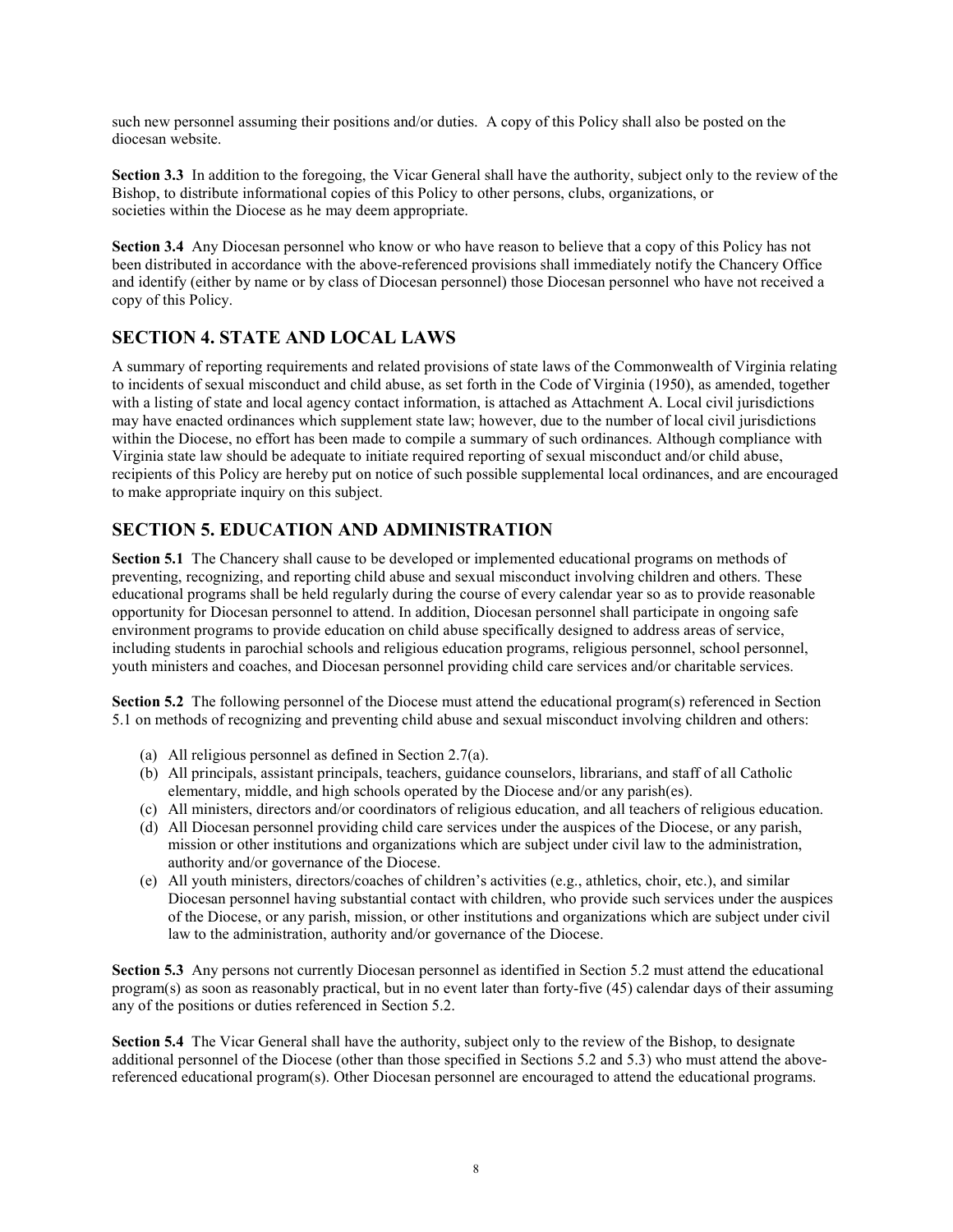Section 5.5 In order to assist its priests, who as pastoral ministers must help the Church and the people of God to identify and to care for victims of sexual misconduct and child abuse within the Church, the Diocese will provide regular opportunities for its priests to refresh their prior training and/or be advised of new developments in the fields of scientific knowledge, Church policy and canon law, moral theology, professional ethics, the theology of sexuality, and the pastoral care of victims.

Section 5.6 The Bishop shall designate a Diocesan Victim Assistance Coordinator and a Diocesan Director of Child Protection and Safety. These positions may, at the discretion of the Bishop, be held by the same individual.

Section 5.7 The Diocesan Victim Assistance Coordinator will receive notification from the Vicar General of all allegations of abuse, promptly inform the alleged victim of his/her rights and obligations and organize and direct timely and responsive pastoral care provided by the Diocese.<sup>2</sup> The Diocese recognizes the Church's pastoral responsibility to reach out to victims of sexual misconduct and/or child abuse, including every person who has been the victim of abuse as a minor by anyone acting in the name of the Church, whether the abuse was recent or occurred in the more distant past. In order to repair harm and promote healing, the Diocese will offer, through the Diocesan Victim Assistance Coordinator, compassionate and timely pastoral care to victims of sexual misconduct and/or child abuse, the victims' immediate families and any affected faith communities. Assistance and pastoral care may be provided prior to or apart from any determination regarding the credibility of a given allegation.

Section 5.8 To ensure a safe environment for children, the Diocesan Director of Child Protection and Safety will coordinate the safe environment education programs referenced in Section 5.1, to include;

- (a) appropriate boundaries and established prohibitions in ministry;
- (b) the dynamic of child abuse or neglect, including child sexual abuse;
- (c) signs and symptoms of abuse in children and youth;
- (d) laws, policies and procedures to report abuse allegations;
- (e) policies and procedures to prevent child abuse by religious personnel or other Church personnel who come into contact with children or to prevent child abuse on Church-owned property or at Church-sponsored events and activities;
- (f) types of disclosures and how to respond appropriately; and,
- (g) as appropriate, ministering to victims and to adults and children about abuse and exploitation.

## SECTION 6. BACKGROUND AND REFERENCE CHECKS

Section 6.1 New personnel serving in the following roles in the Diocese shall complete and return to the Bishop's designee(s) within the Chancery Office as soon as reasonably practical an informational questionnaire provided by the Diocese:

(a) All religious personnel as defined in Section 2.7(a);

 $\overline{a}$ 

- (b) All principals, assistant principals, teachers, guidance counselors, librarians, and staff of all Catholic elementary, middle, and high schools operated by the Diocese and/or any parish;
- (c) All ministers, directors, and coordinators of religious education and teachers of religious education;
- (d) All persons providing child care services under the auspices of the Diocese and/or any parish, mission, and/or other institutions and organizations which are subject under civil law to the administration, authority and/or governance of the Diocese.
- (e) All youth ministers, directors/coaches of children's activities (e.g., athletics, choir, etc.), and similar Diocesan personnel having substantial contact with children, who provide such services under the auspices of the Diocese, or any parish, mission or other institutions and organizations which are subject under civil law to the administration, authority and/or governance of the Diocese.
- (f) All Diocesan employees (except those who have previously done so pursuant to other provisions of this Policy).
- (g) All other Diocesan personnel whose duties for the Diocese include substantial contact with minors as defined in Section 2.9.

<sup>&</sup>lt;sup>2</sup> In the event that an allegation initially is communicated to the Diocesan Victim Assistance Coordinator, the Diocesan Victim Assistance Coordinator shall promptly notify the Vicar General of the allegation.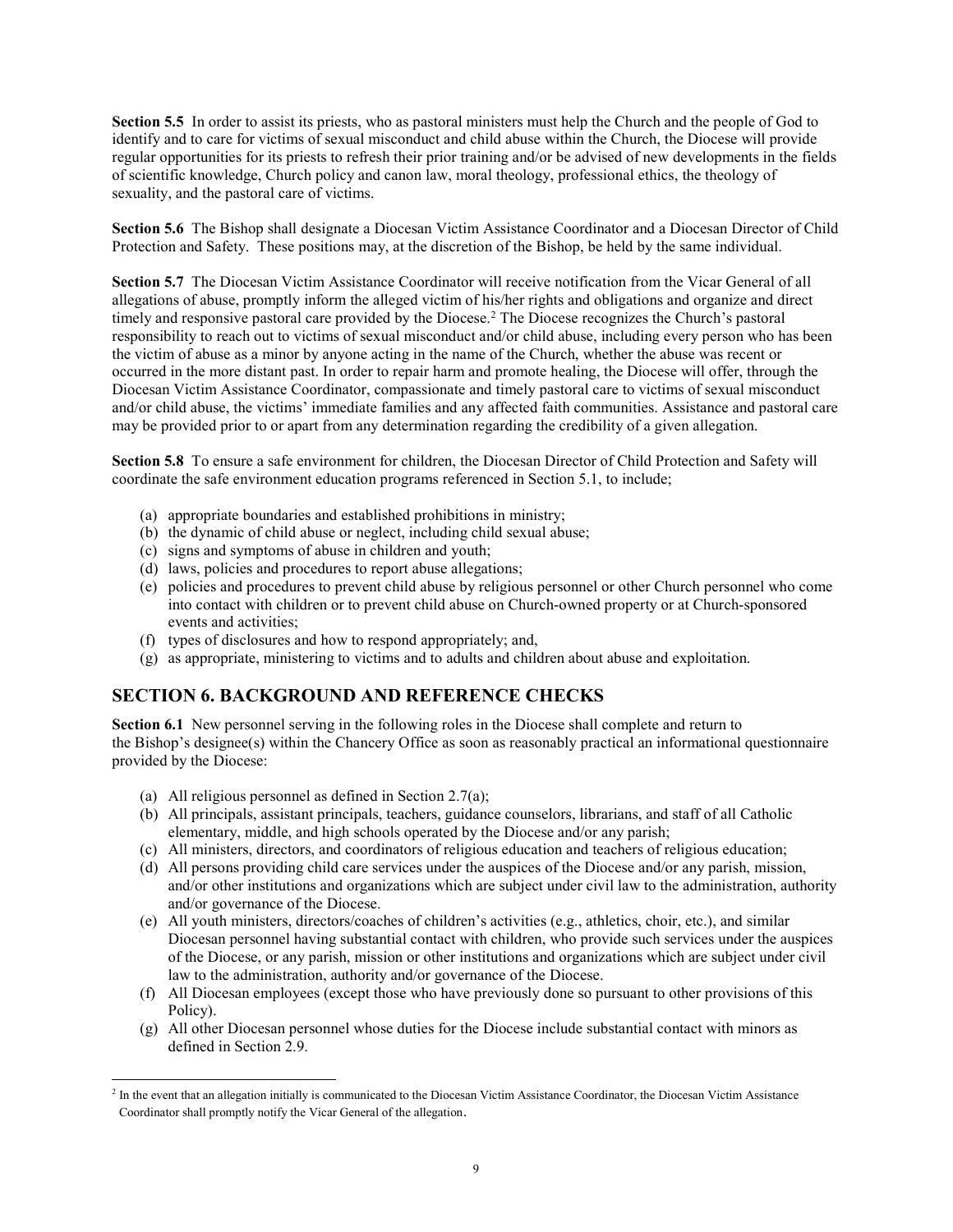The above-referenced personnel may be required, as part of or supplemental to completing the informational questionnaire, to fully execute under oath a criminal history record request directing that a copy of their criminal history record from the applicable state central criminal record exchange(s) as permitted by Section 19.2-389, Code of Virginia (1950), as amended, or other applicable law, or from other information sources or services acceptable to the Diocese, shall be released directly to the Bishop's designee(s) within the Chancery for such matters. The Diocese may request updated criminal history record information on a periodic basis.

Section 6.2 The Diocesan Director of Child Protection and Safety shall have the authority, subject only to the review of the Bishop, to designate other Diocesan personnel who shall be required to complete and return the informational questionnaire and related documentation.

Section 6.3 Completed questionnaires shall be reviewed and, as appropriate, investigated by the Bishop's designee(s) within the Chancery for that purpose, and shall be appropriately maintained in secured and safeguarded files of the Diocese, with access limited to the Bishop, the Diocesan Director of Child Protection and Safety, and (with approval of the Bishop) Diocesan General Counsel (civil law) and such Chancery officials as may be required to implement the provisions of this Policy and/or applicable canon law.

Section 6.4 Diocesan personnel may be required to periodically complete and return to the Bishop's designee(s) within the Chancery a supplemental questionnaire notifying the Diocese of any information which would render inaccurate any previous questionnaire completed by such Diocesan personnel as required under this Policy.

Section 6.5 The foregoing provisions and/or practices shall be in addition to the application and screening practices of the parish, mission, or other Catholic institution and organization of the Diocese within which the prospective employee or volunteer is to serve.

## SECTION 7. OBLIGATION TO REPORT

Section 7.1 Any personnel of the Diocese as defined in Section 2.7, above, including religious personnel, lay employees and lay volunteers, who have actual knowledge of, or who have reasonable cause to suspect that, an incident of child abuse or illegal sexual misconduct has been perpetrated by any personnel of the Diocese while performing the work of, or any activities under the auspices of, the Diocese shall comply with any applicable reporting or other requirements of state and local laws (See Section 4), unless to do so would violate the priestpenitent relationship. Any individual who discloses abuse shall be advised to share the information with civil authorities and will be provided with the necessary support and assistance to do so.

Section 7.2 Besides any obligation of civil law to report an incident of child abuse or illegal sexual misconduct, a verbal report of the incident shall be made immediately to the Vicar General, or in his absence, to the Chancellor, or in his absence, to the Judicial Vicar for the Diocese (unless to do so would violate the priest-penitent relationship). A written report shall also be prepared and submitted directly to the Vicar General's Office within 48 hours of the oral report. [A sample reporting form is attached as Attachment B; additional forms may be obtained from the Vicar General's Office.] Any such reports are hereinafter referred to as "incident reports."

Section 7.3 In addition to reporting to civil and Diocesan officials as set forth in Sections 7.1 and 7.2 above, the reporting procedures specified below shall be followed regardless of the nature of the offense, the current age of the alleged victim, the position/role of the accused, when the offense allegedly occurred, or any other factors that may be deemed exceptions to these reporting requirements:

(a) In the case of any parochial/Diocesan school situations where abuse is suspected, any individual who suspects abuse shall immediately notify the Principal of the school in person or by telephone, or, when the accused individual is a Diocesan priest, deacon, employee or volunteer, the Vicar General or his designee at the Chancery (703-841-2500). The Principal shall immediately notify in person or by telephone the Superintendent of Schools, the Pastor or parochial administrator, and the Vicar General or his designee. In addition, the person who suspects abuse shall file a written incident report as required by Section 7.2, above.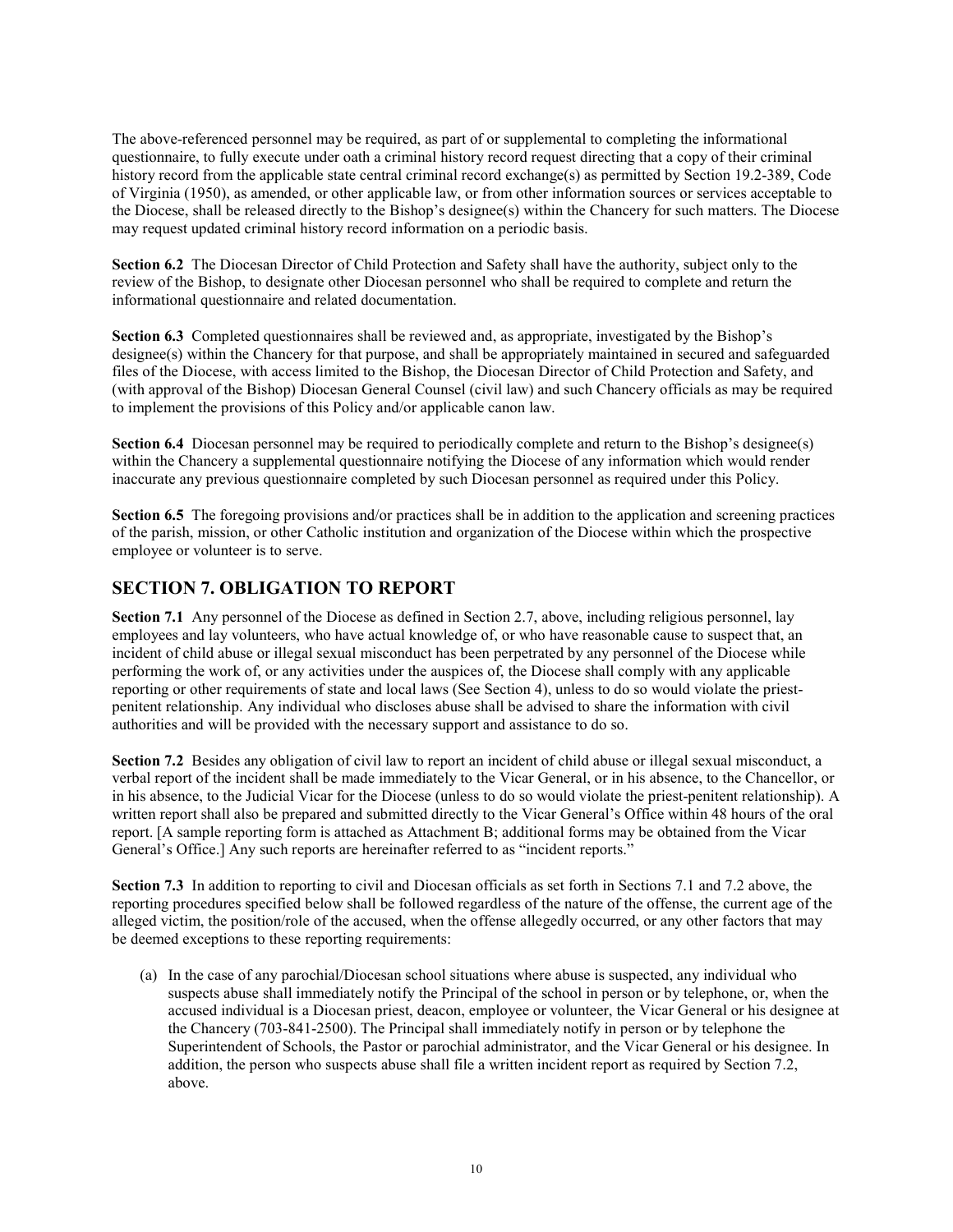(b) In cases other than Parochial/Diocesan school situations where abuse is suspected, any individual who suspects abuse shall immediately notify the Vicar General or his designee at the Chancery (703-841-2500) and shall file a written report as required by Section 7.2, above. The Vicar General will provide a report of the suspected child abuse to the provincial of a priest or deacon or to the bishop of a diocesan priest who is not a priest of the Diocese of Arlington. The Vicar General shall cause the allegation of suspected child abuse to be reported to civil authorities in each and every instance.

## SECTION 8. INVESTIGATION OF ALLEGATIONS INVOLVING CLERICS (PRIESTS & DEACONS)

Section 8.1 When an allegation of sexual abuse of a minor by a priest or deacon is received, a preliminary investigation will be initiated and conducted promptly and objectively in accordance with canon 1717 of the Code of Canon Law. All appropriate steps shall be taken to protect the reputation of the accused during the preliminary investigation.

Note: Because of the serious consequences of false allegations, when the source of an allegation (or of information related to an allegation) cannot be identified or contacted, the claim will not be considered. Likewise, when the person making an allegation or offering information will not identify himself or herself to the Diocese, the allegation or the information will not be considered. Any exceptions for special circumstances are made only by the Bishop and to the extent he directs.

Section 8.2 A conference (either personal and/or telephonic) between the Bishop, the Vicar General, and such other Diocesan counselors as the Bishop may deem necessary shall be convened as soon as possible after an allegation is received to, inter alia, review the allegation and the results of the preliminary investigation and to determine whether the allegation is supported by sufficient evidence to merit further investigation. Diocesan legal counsel (civil law) shall be a party to the conference to provide civil legal advice. The inability to notify any of the above referenced parties after reasonable efforts to do so, or the inability of any of the above-referenced parties to participate in the conference, shall not be cause to delay the conference unduly. A finding of "sufficient evidence to merit further investigation" means that the evidence is sufficient to establish a *prima facie* showing to support an incident report and has not been rebutted by the preliminary report of the investigator(s).

Section 8.3 If the allegation is supported by sufficient evidence to merit further investigation, the Diocesan legal counsel will notify the civil authorities. At the discretion of the Bishop, the Diocesan legal counsel may also be directed to notify civil authorities even if an allegation has been determined not to be supported by sufficient evidence to merit further investigation.

Section 8.4 Civil authorities will be offered first contact with the accused except when such procedure would put the alleged victim and/or others at risk of harm.

Section 8.5 The Diocese will, after consultation with civil authorities, confront the priest or deacon unless the civil authorities recommend otherwise. The alleged perpetrator (priest or deacon) will be provided with an explanation of the overall investigative process and specific procedures for dealing with allegations of child abuse and will be advised to obtain a civil attorney and a canonical advocate to represent him. Pending the outcome of the investigative process, the Bishop shall apply the precautionary measures mentioned in canon 1722—i.e., remove the accused from the sacred ministry or from any ecclesiastical office or function, impose or prohibit residence in a given place or territory, and prohibit public participation in the Most Holy Eucharist. The accused also shall be encouraged to obtain an appropriate psychological evaluation and counseling at a facility acceptable to the Diocese of Arlington.

Section 8.6 The Bishop will convene the Diocesan Review Board after an allegation of sexual abuse of a minor by a priest or deacon of the Diocese of Arlington has been received and the preliminary investigation has been completed in accordance with canon 1717. The Diocesan Review Board will examine the allegation and may offer advice as to the conduct of the investigation.

Section 8.7 The Diocese will conduct its investigation in accordance with the provisions of the Code of Canon Law. The investigation shall be conducted by the Vicar General or by the Bishop's designee(s) within the Chancery with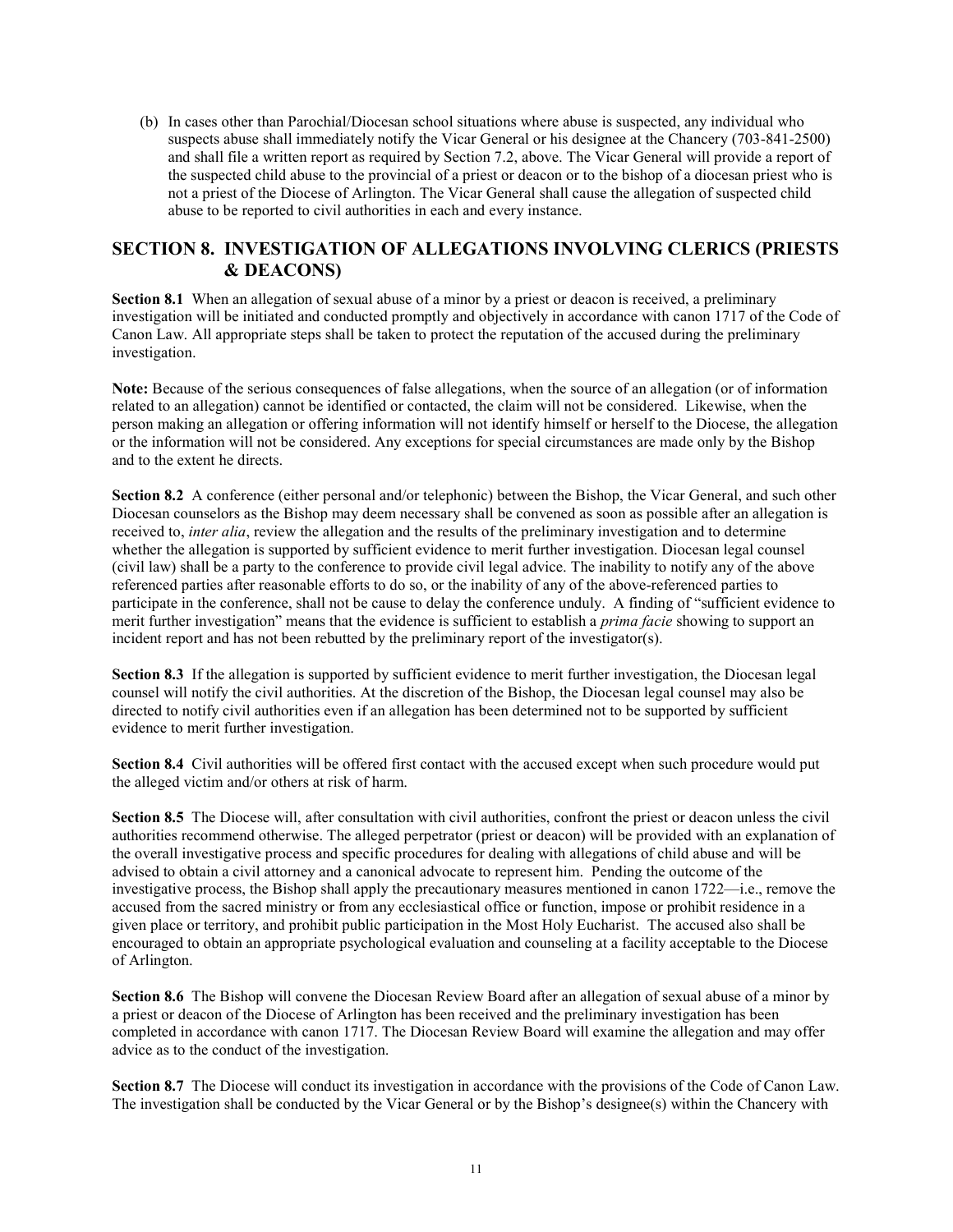the advice of Diocesan (civil law) legal counsel. In the discretion of the Vicar General, subject only to the review of the Bishop, experienced professional investigators may also be employed to assist in an investigation. If the investigation is not completed within two months from the date of the initial meeting of the Diocesan Review Board in relation to the allegation, the Vicar General or other designee shall present the Bishop with a report on the progress of the investigation. Such reports shall be provided at intervals of approximately two months thereafter, if necessary.

Section 8.8 At the conclusion of the investigation, the Diocesan Review Board will receive from the Bishop or his designee a complete written record of the allegations made against a priest or deacon; a detailed description of the interviews of alleged victims and the response of the priest or deacon in question to the allegations made; and will review any information pertinent to the allegation from the priest's or deacon's personnel file. The priest or deacon and his advocate will be informed of the material that will be presented to the Review Board. The priest or deacon and/or the alleged victim(s) may choose to make a presentation in person or in writing to the Review Board. The Review Board may also permit presentations in person or in writing from such other witnesses that the Review Board deems helpful. The Diocesan Review Board is authorized to further investigate allegations and interview alleged victims or witnesses as it deems necessary and appropriate in each particular case.

Section 8.9 The Review Board will be required to assess the credibility of the allegations and whether the allegations conform to the definition of sexual abuse of a minor as outlined in the policy on the Protection of Children/Young People and Prevention of Sexual Misconduct and/or Child Abuse adopted by the Diocese of Arlington. The Diocesan Review Board also may be asked to comment on the suitability of a priest or deacon for future ministry.

Section 8.10 The Vicar General of the Diocese of Arlington will present the determination and recommendations of the Diocesan Review Board to the Bishop. If an act of child abuse by a priest or a deacon is admitted or is established at the conclusion of this process, the Bishop will take the appropriate canonical action.

## SECTION 9. INVESTIGATION OF ALLEGATIONS INVOLVING NON-CLERICS

Section 9.1 Each allegation of an actual or suspected incident of child abuse or sexual misconduct by a non-cleric that is reported to the Diocese will be immediately investigated, with care taken not to interfere with any criminal investigation, and with a high level of Christian care, concern, and confidentiality for the alleged victim, the family of the alleged victim, the person reporting the incident, and the alleged perpetrator.

Note: Because of the serious consequences of false allegations, when the source of an allegation (or of information related to an allegation) cannot be identified or contacted, the claim will not be considered. Likewise, when the person making an allegation or offering information will not identify himself or herself to the Diocese, the allegation or the information will not be considered. Any exceptions for special circumstances are made only by the Bishop and to the extent he directs.

Section 9.2 The investigation shall be conducted by the Vicar General or by the Bishop's designee(s) within the Chancery (for this purpose, "the investigator(s)") with the advice of Diocesan (civil law) legal counsel. At the discretion of the Vicar General, subject only to the review of the Bishop, experienced professional investigators outside of the Chancery may also be employed to assist in an investigation. The investigator(s) should attempt to obtain a response from the alleged perpetrator only if this will not interfere with any criminal investigation or pose any risk of harm to the alleged victim, the family of the alleged victim, and/or the person making the report.

Section 9.3 If the allegation is supported by sufficient evidence to merit further investigation, the Diocesan legal counsel will notify the civil authorities if this has not previously been done. At the discretion of the Bishop, the Diocesan legal counsel may also be directed to notify civil authorities even if an allegation has been determined not to be supported by sufficient evidence to merit further investigation.

Section 9.4 If an allegation is found to be supported by sufficient evidence to merit further investigation, the alleged perpetrator will be immediately relieved of responsibilities to and/or within the Diocese and/or any parish, mission or other institutions which are subject under civil law to the administration, authority or governance of the Diocese, pending the outcome of the internal and any outside investigation. If the alleged perpetrator is a Diocesan employee,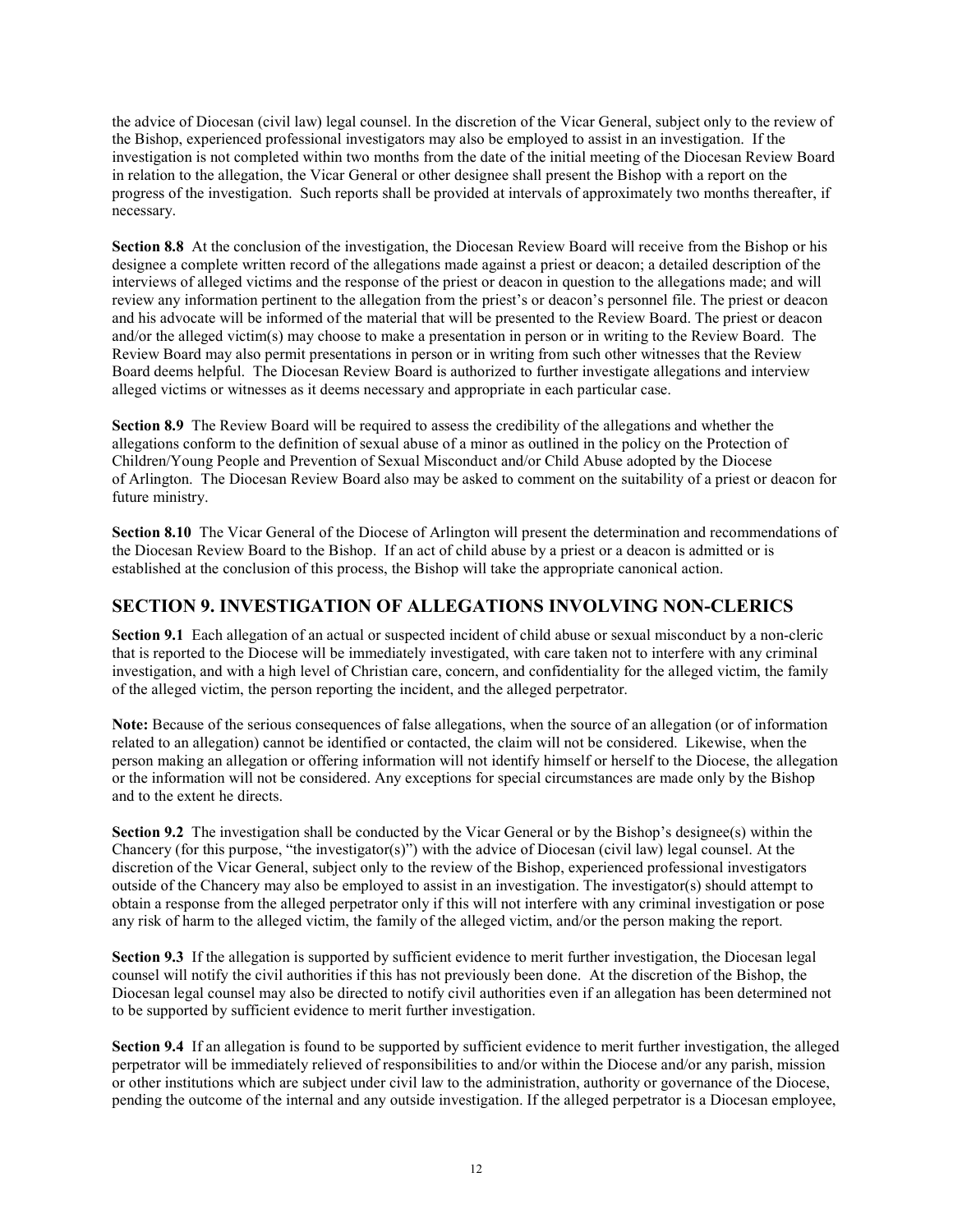said employee shall be placed on administrative leave, and such leave may be with or without pay or benefits as the Bishop may decide. A finding of "sufficient evidence to merit further investigation " means that the evidence is sufficient to establish a *prima facie* showing to support an allegation and has not been rebutted either by the preliminary report of the investigator(s) or by clear evidence produced by the alleged perpetrator. Section 9.5 If accusations are made of sexual misconduct or child abuse involving personnel of the Diocese, the Bishop (or, in his absence or inability to serve, the Vicar General) shall direct the Diocesan Victim Assistance Coordinator to initiate contact with the alleged victim and/or the alleged victim's family for the purpose of offering whatever concern or solace may be needed, with no comment as to the truth of any accusation or as to the circumstances surrounding the alleged incident. Medical, psychological, and spiritual assistance and, in appropriate instances, economic assistance may be offered in the spirit of Christian justice and charity.

Section 9.6 Appropriate records will be kept by the Chancery of each incident reported and of actions taken, including the investigation and the results thereof. Such records shall be marked confidential and be securely kept at the Chancery under lock, with access thereto limited to the Bishop and the Vicar General, and (with the approval of the Bishop) Diocesan General Counsel (civil law) and such Chancery officials as may be designated by the Bishop and/or required to implement this Policy and/or applicable canon law.

Section 9.7 Any media contact or inquiries regarding an alleged incident of sexual misconduct or child abuse by personnel of the Diocese must be directed to the Diocesan Director of Communications, or (in the absence of such person) to an appropriate spokesperson for the Diocese designated by the Bishop. The communications policy of the Diocese will reflect a commitment to transparency and openness. Within the confines of respect for the privacy and the reputation of the individual involved, the Diocese will deal as openly as possible with members of the community. The Diocese will not enter into confidentiality agreements except for grave and substantial reasons brought forward by the victim/survivor and noted in the text of an agreement subject to approval by the Bishop.

## SECTION 10. ENFORCEMENT AND SANCTIONS

Section 10.1 Any one of the lay personnel of the Diocese who admits to, does not contest (after reasonable opportunity to do so), or is found guilty of an incident of illegal sexual misconduct or child abuse shall be immediately terminated from employment and/or any position of responsibility with the Diocese or any parish, mission, or other institutions and organizations which are subject under civil law to the administration, authority and/or governance of the Diocese. The offender remains liable to further actions, whether administrative, legal or penal, as judged appropriate by competent authority.

Section 10.2 Any cleric, diocesan or religious, who admits to, does not contest (after reasonable opportunity to do so), or is found guilty of an incident of child abuse or illegal sexual misconduct shall be required to relinquish diocesan faculties and forbidden to function as a cleric pending the outcome of any civil/criminal actions, if any. The offender remains liable to further canonical actions, whether administrative or judicial, as judged appropriate by the competent ecclesiastical authority. An offending priest or deacon will be offered professional assistance for his own healing and well-being, as well as for the purpose of prevention. For the sake of due process, the accused is to be encouraged to retain the assistance of civil and canonical counsel. When necessary, the Diocese will supply canonical counsel to a priest or deacon.

Section 10.3 In recognition of the significant trauma experienced by abuse victims as well as by those falsely accused, the Diocese will strive to minimize any personal or professional adverse consequences of unsupported allegations and to preserve future ministry opportunities of persons falsely accused of child abuse, in accord with canon law. The Diocese will provide necessary mental health services to assist individuals wrongfully accused and will work with such individuals to restore his or her good name and reputation.

Section 10.4 Diocesan personnel who fail to comply with the provisions of this Policy (e.g., failure to complete informational questionnaire, etc.) shall be subject to such appropriate civil disciplinary action(s) by the Diocese as may be deemed necessary and/or appropriate by the Diocese, up to and including their termination from any positions with the Diocese and/or with any parish, mission or other institutions and organizations which are subject under civil law to the administration, authority or governance of the Diocese. Applicants for any positions with the Diocese who similarly fail to comply with provisions of this Policy (as applicable) may be denied such positions. Any such disciplinary and/or enforcement actions will be implemented through normal procedures of review and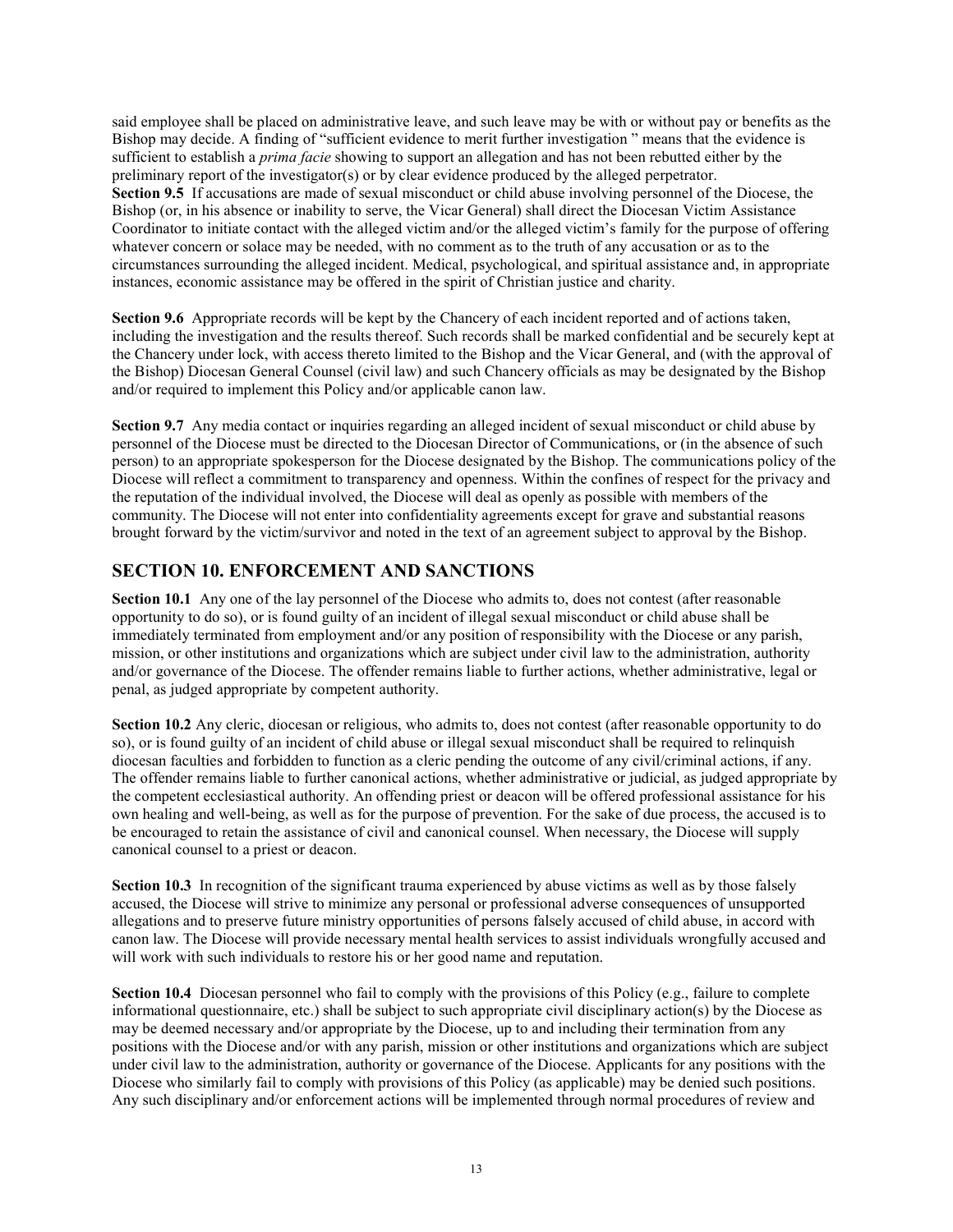decision. In implementing this section, the Diocese will consider, *inter alia*, the potential for harm to persons resulting from an act of sexual misconduct and/or child abuse, and adverse effects on the Diocese and its ability to maintain or foster relationships with the community of the faithful.

## SECTION 11. MISCELLANEOUS PROVISIONS

Section 11.1 This Policy shall be construed and interpreted so as to be in addition to, and not in lieu of, any other policies of the Diocese and/or any agreement between the Diocese and any persons, except for prior versions of this Policy, which are hereby revoked and which this document expressly supersedes.

Section 11.2 The Bishop shall have the authority to exempt from Section 3 (Distribution of Policy), Section 5 (Education), and Section 6 (Background and Reference Checks) of this Policy any clerics and/or members of religious communities referenced in Section 2.7(a) who, by reason of physical or mental impairment, are deemed to pose minimal foreseeable risks of child abuse and/or illegal sexual misconduct. Any such exemptions shall be made on a case-by-case basis and subject to subsequent review and/or modification by the Bishop.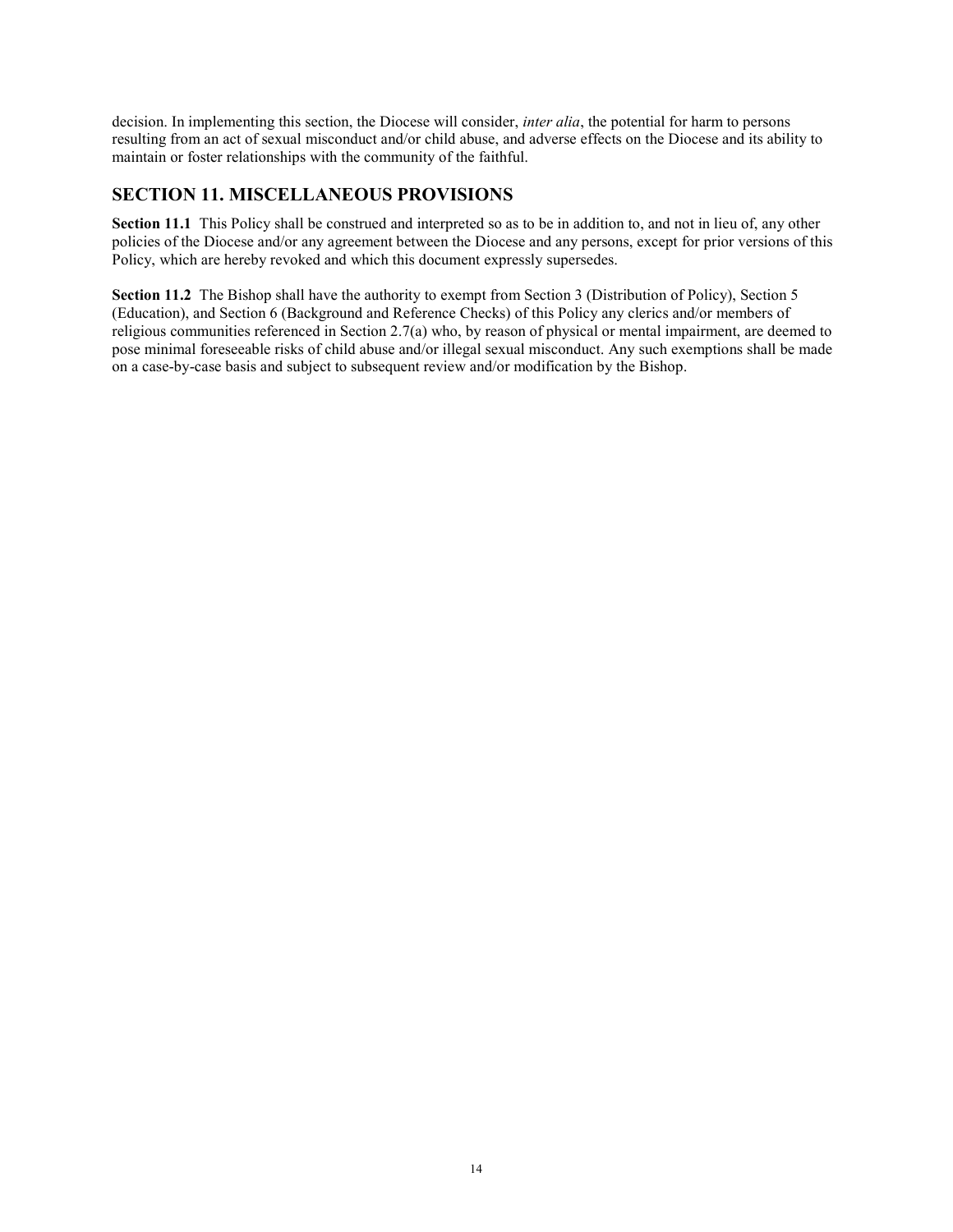#### ATTACHMENT A

SUMMARY OF REPORTING REQUIREMENTS UNDER VIRGINIA STATE LAW, CODE OF VIRGINIA (1950) AS AMENDED THROUGH JULY 1, 2019, AND STATE AND LOCAL AGENCY CONTACT INFORMATION

The Virginia Department of Social Services toll-free child abuse and neglect hotline number is (800) 552-7096.

#### Section 63.2-1509. Requirement that certain injuries to children be reported by physicians, nurses, teachers, etc.; penalty for failure to report

A. The following persons who, in their professional or official capacity, have reason to suspect that a child is an abused or neglected child, shall report the matter immediately to the local department [of social services] of the county or city wherein the child resides or wherein the abuse or neglect is believed to have occurred or to the [Virginia] Department [of Social Services]'s toll-free child abuse and neglect hotline:

- 1. Any person licensed to practice medicine or any of the healing arts;
- 2. Any hospital resident or intern, and any person employed in the nursing profession;
- 3. Any person employed as a social worker or family-services specialist;
- 4. Any probation officer;
- 5. Any teacher or other person employed in a public or private school, kindergarten or nursery school;
- 6. Any person providing full-time or part-time child care for pay on a regularly planned basis;
- 7. Any mental health professional;
- 8. Any law-enforcement officer or animal control officer;
- 9. Any mediator eligible to receive court referrals pursuant to [Virginia Code] § 8.01-576.8;
- 10. Any professional staff person, not previously enumerated, employed by a private or stateoperated hospital, institution or facility to which children have been committed or where children have been placed for care and treatment;
- 11. Any person 18 years of age or older associated with or employed by any public or private organization responsible for the care, custody or control of children;
- 12. Any person who is designated a court-appointed special advocate pursuant to Article 5 (§ 9.1-151 et seq.) of Chapter 1 of Title 9.1 [of the Code of Virginia];
- 13. Any person 18 years of age or older who has received training approved by the Department of Social Services for the purposes of recognizing and reporting child abuse and neglect;
- 14. Any person employed by a local department [of social services] as defined in [Virginia Code] § 63.2-100 who determines eligibility for public assistance;
- 15. Any emergency medical services provider certified by the Board of Health pursuant to [Virginia Code] § 32.1-111.5, unless such provider immediately reports the matter directly to the attending physician at the hospital to which the child is transported, who shall make such report forthwith;
- 16. Any athletic coach, director or other person 18 years of age or older employed by or volunteering with a private sports organization or team;
- 17. Administrators or employees 18 years of age or older of public or private day camps, youth centers and youth recreation programs;
- 18. Any person employed by a public or private institution of higher education other than an attorney who is employed by a public or private institution of higher education as it relates to information gained in the course of providing legal representation to a client; and
- 19. Any minister, priest, rabbi, imam, or duly accredited practitioner of any religious organization or denomination usually referred to as a church, unless the information supporting the suspicion of child abuse or neglect (i) is required by the doctrine of the religious organization or denomination to be kept in a confidential manner or (ii) would be subject to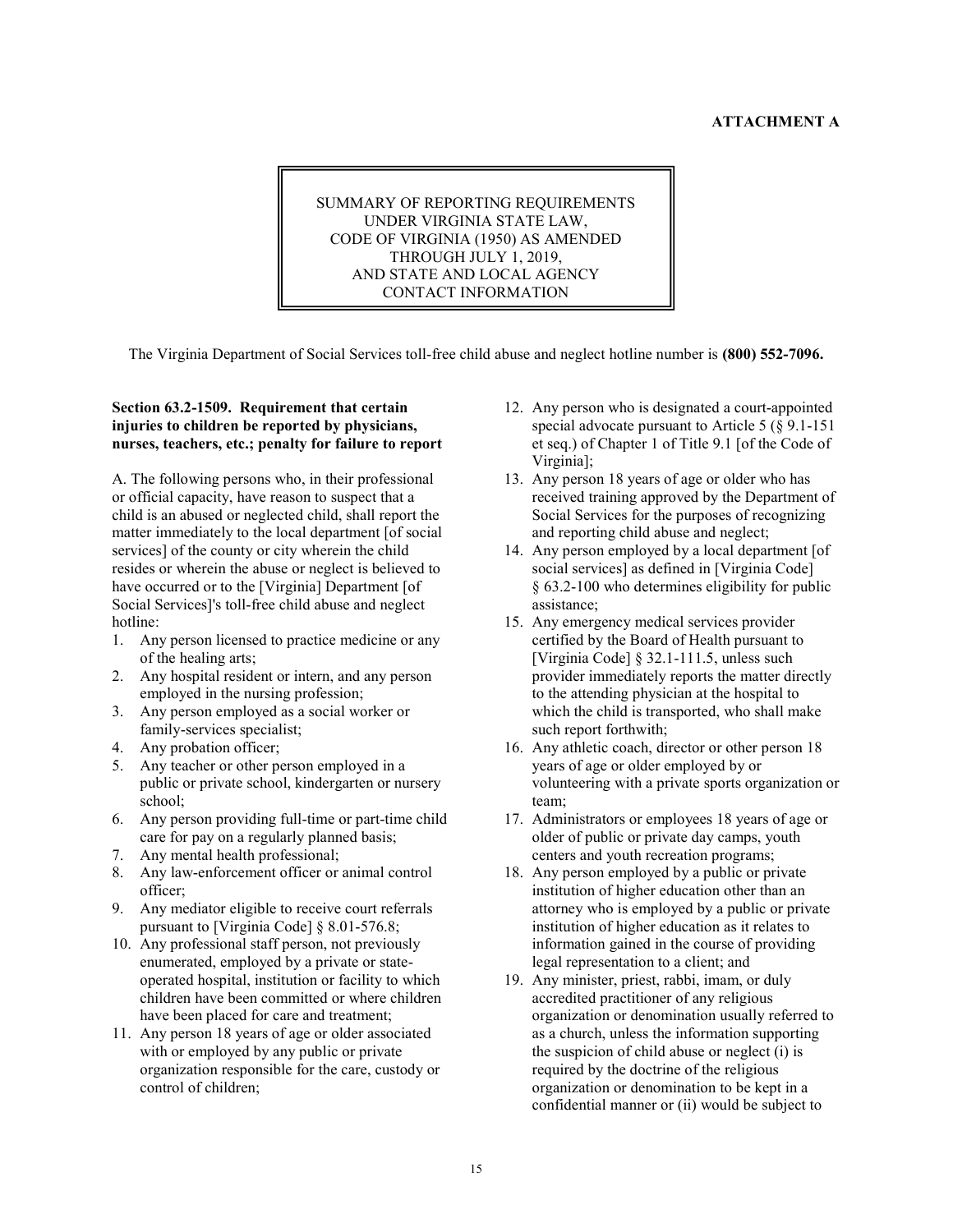[Virginia Code] § 8.01-400 or 19.2-271.3 if offered as evidence in court.

If neither the locality in which the child resides nor where the abuse or neglect is believed to have occurred is known, then such report shall be made to the local department [of social services] of the county or city where the abuse or neglect was discovered or to the [Virginia] Department [of Social Services]'s toll-free child abuse and neglect hotline.

If an employee of the local department [of social services] is suspected of abusing or neglecting a child, the report shall be made to the court of the county or city where the abuse or neglect was discovered. Upon receipt of such a report by the court, the judge shall assign the report to a local department that is not the employer of the suspected employee for investigation or family assessment. The judge may consult with the [Virginia] Department [of Social Services] in selecting a local department to respond to the report or the complaint.

If the information is received by a teacher, staff member, resident, intern or nurse in the course of professional services in a hospital, school or similar institution, such person may, in place of said report, immediately notify the person in charge of the institution or department, or his designee, who shall make such report forthwith. If the initial report of suspected abuse or neglect is made to the person in charge of the institution or department, or his designee, pursuant to this subsection, such person shall notify the teacher, staff member, resident, intern or nurse who made the initial report when the report of suspected child abuse or neglect is made to the local department or to the Department's toll-free child abuse and neglect hotline, and of the name of the individual receiving the report, and shall forward any communication resulting from the report, including any information about any actions taken regarding the report, to the person who made the initial report.

The initial report may be an oral report but such report shall be reduced to writing by the child abuse coordinator of the local department [of social services] on a form prescribed by the [State] Board [of Social Services]. Any person required to make the report pursuant to this subsection shall disclose all information that is the basis for his suspicion of abuse or neglect of the child and, upon request, shall make available to the child-protective services coordinator and the local department, which is the agency of jurisdiction, any information, records, or reports that document the basis for the report. All persons

required by this subsection to report suspected abuse or neglect who maintain a record of a child who is the subject of such a report shall cooperate with the investigating agency and shall make related information, records and reports available to the investigating agency unless such disclosure violates the federal Family Educational Rights and Privacy Act (20 U.S.C. § 1232g). Provision of such information, records, and reports by a health care provider shall not be prohibited by [Virginia Code] § 8.01-399. Criminal investigative reports received from law-enforcement agencies shall not be further disseminated by the investigating agency nor shall they be subject to public disclosure.

B. For purposes of subsection A, "reason to suspect that a child is abused or neglected" shall, due to the special medical needs of infants affected by substance exposure, include (i) a finding made by a health care provider within six weeks of the birth of a child that the child was born affected by substance abuse or experiencing withdrawal symptoms resulting from in utero drug exposure; (ii) a diagnosis made by a health care provider within four years following a child's birth that the child has an illness, disease or condition that, to a reasonable degree of medical certainty, is attributable to maternal abuse of a controlled substance during pregnancy; or (iii) a diagnosis made by a health care provider within four years following a child's birth that the child has a fetal alcohol spectrum disorder attributable to in utero exposure to alcohol. When "reason to suspect" is based upon this subsection, such fact shall be included in the report along with the facts relied upon by the person making the report. Such reports shall not constitute a per se finding of child abuse or neglect. If a health care provider in a licensed hospital makes any finding or diagnosis set forth in clause (i), (ii), or (iii), the hospital shall require the development of a written discharge plan under protocols established by the hospital pursuant to subdivision B 6 of [Virginia Code] 32.1-127.

C. Any person who makes a report or provides records or information pursuant to subsection A or who testifies in any judicial proceeding arising from such report, records, or information shall be immune from any civil or criminal liability or administrative penalty or sanction on account of such report, records, information, or testimony, unless such person acted in bad faith or with malicious purpose.

D. Any person required to file a report pursuant to this section who fails to do so as soon as possible, but not longer than 24 hours after having reason to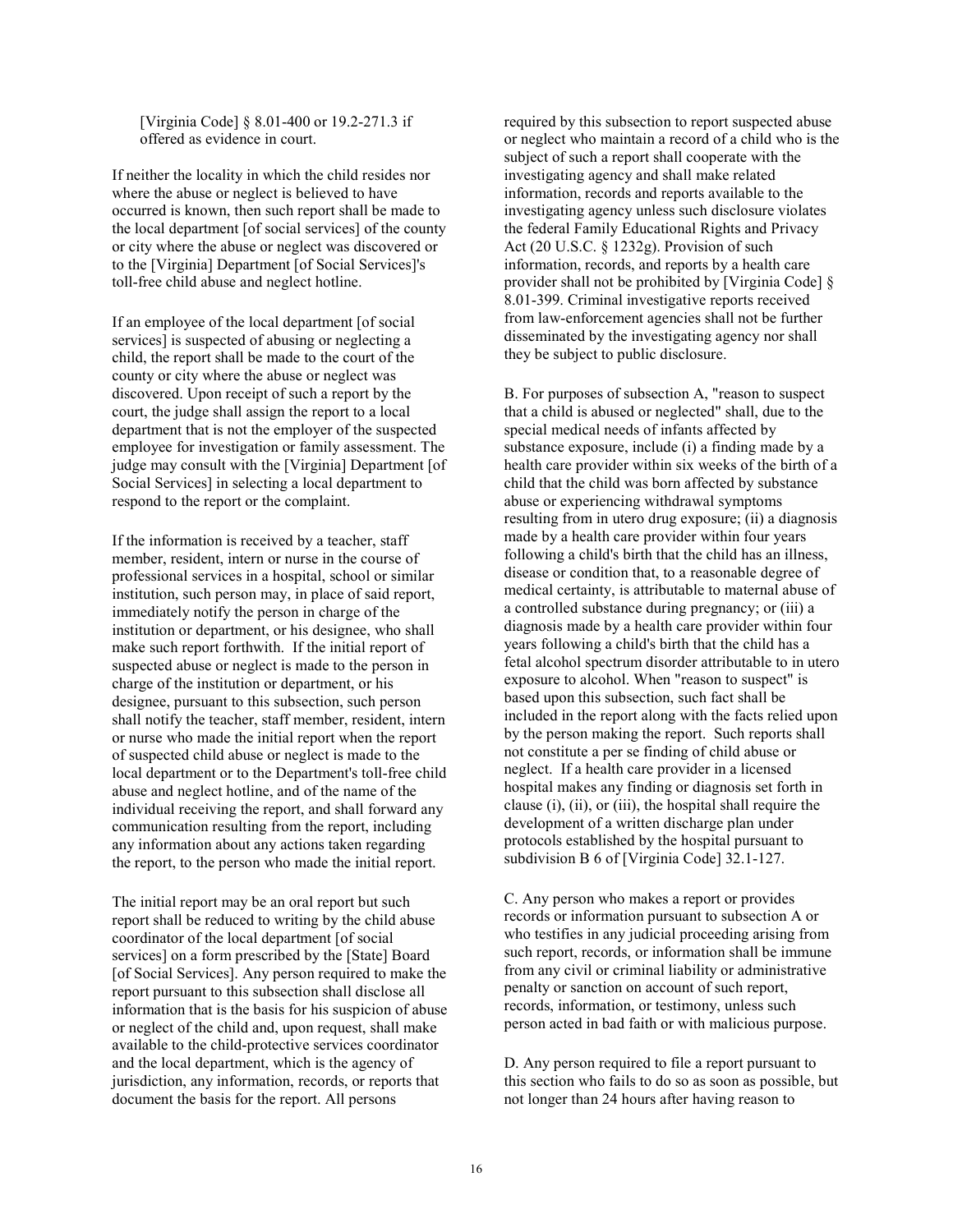suspect a reportable offense of child abuse or neglect, shall be fined not more than \$500 for the first failure and for any subsequent failures not less than \$1,000. In cases evidencing acts of rape, sodomy, or object sexual penetration as defined in Article 7 (§ 18.2-61 et seq.) of Chapter 4 of Title 18.2 [of the Code of Virginia], a person who knowingly and intentionally fails to make the report required pursuant to this section shall be guilty of a Class 1 misdemeanor.

E. No person shall be required to make a report pursuant to this section if the person has actual knowledge that the same matter has already been reported to the local department [of social services] or the [Virginia] Department [of Social Services]'s toll-free child abuse and neglect hotline.

#### Section 63.2-1510. Complaints by others of certain injuries to children.

Any person who suspects that a child is an abused or neglected child may make a complaint concerning such child, except as hereinafter provided, to the local department [of social services] of the county or city wherein the child resides or wherein the abuse or neglect is believed to have occurred or to the [Virginia] Department [of Social Services]'s toll-free child abuse and neglect hotline. If an employee of the local department is suspected of abusing or neglecting a child, the complaint shall be made to the court of the county or city where the abuse or neglect was discovered. Upon receipt of such a report by the court, the judge shall assign the report to a local department that is not the employer of the suspected employee for investigation or family assessment; or, if the judge believes that no local department in a reasonable geographic distance can be impartial in responding to the reported case, the judge shall assign the report to the court service unit of his court for evaluation. The judge may consult with the Department in selecting a local department to respond to the report or complaint. Such a complaint may be oral or in writing and shall disclose all information which is the basis for the suspicion of abuse or neglect of the child.

#### Section 63.2-1512. Immunity of person making report, etc., from liability.

Any person making a report pursuant to § 63.2-1509, a complaint pursuant to  $\S$  63.2-1510, or who takes a child into custody pursuant to  $\S$  63.2-1517, or who participates in a judicial proceeding resulting therefrom shall be immune from any civil or criminal liability in connection therewith, unless it is proven

that such person acted in bad faith or with malicious intent.

#### Section 63.2-1513. Knowingly making false reports; penalties.

A. Any person fourteen years of age or older who makes or causes to be made a report of child abuse or neglect pursuant to this chapter that he knows to be false shall be guilty of a Class 1 misdemeanor. Any person fourteen years of age or older who has been previously convicted under this subsection and who is subsequently convicted under this subsection shall be guilty of a Class 6 felony.

B. The child-protective services records regarding the person who was alleged to have committed abuse or neglect that result from a report for which a conviction is obtained under this section shall be purged immediately by any custodian of such records upon presentation to the custodian of a certified copy of such conviction. After purging the records, the custodian shall notify the person in writing that such records have been purged.

#### Section 63.2-1518. Authority to talk to child or sibling.

Any person required to make a report or conduct an investigation or family assessment, pursuant to this chapter may talk to any child suspected of being abused or neglected or to any of his siblings without consent of and outside the presence of his parent, guardian, legal custodian, or other person standing in loco parentis, or school personnel.

#### Section 63.2-1606. Protection of aged or incapacitated adults; mandated and voluntary reporting.

A. Matters giving reason to suspect the abuse, neglect or exploitation of adults shall be reported immediately upon the reporting person's determination that there is such reason to suspect. Medical facilities inspectors of the Department of Health are exempt from reporting suspected abuse immediately while conducting federal inspection surveys in accordance with § 1864 of Title XVIII and Title XIX of the Social Security Act, as amended, of certified nursing facilities as defined in § 32.1-123. Reports shall be made to the local department or the adult protective services hotline in accordance with requirements of this section by the following persons acting in their professional capacity:

1. Any person licensed, certified, or registered by health regulatory boards listed in [Virginia Code]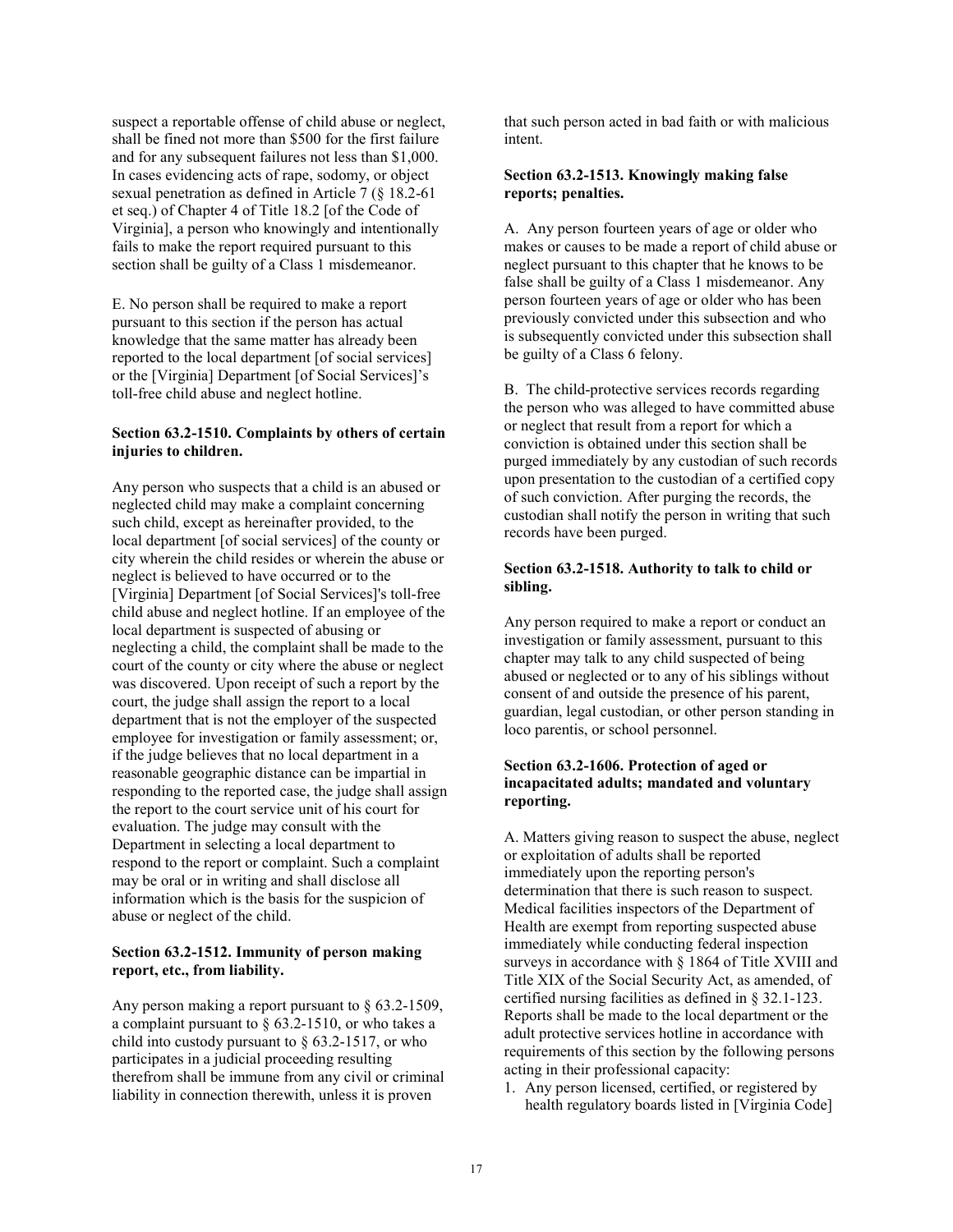§ 54.1-2503, with the exception of persons licensed by the Board of Veterinary Medicine;

- 2. Any mental health services provider as defined in § 54.1-2400.1;
- 3. Any emergency medical services provider certified by the Board of Health pursuant to § 32.1-111.5, unless such provider immediately reports the suspected abuse, neglect or exploitation directly to the attending physician at the hospital to which the adult is transported, who shall make such report forthwith;
- 4. Any guardian or conservator of an adult;
- 5. Any person employed by or contracted with a public or private agency or facility and working with adults in an administrative, supportive or direct care capacity;
- 6. Any person providing full, intermittent or occasional care to an adult for compensation, including, but not limited to, companion, chore, homemaker, and personal care workers; and
- 7. Any law-enforcement officer.

B. The report shall be made in accordance with subsection A to the local department [of social services] of the county or city wherein the adult resides or wherein the adult abuse, neglect or exploitation is believed to have occurred or to the adult protective services hotline. Nothing in this section shall be construed to eliminate or supersede any other obligation to report as required by law. If a person required to report under this section receives information regarding abuse, neglect or exploitation while providing professional services in a hospital, nursing facility or similar institution, then he may, in lieu of reporting, notify the person in charge of the institution or his designee, who shall report such information, in accordance with the institution's policies and procedures for reporting such matters, immediately upon his determination that there is reason to suspect abuse, neglect or exploitation. Any person required to make the report or notification required by this subsection shall do so either orally or in writing and shall disclose all information that is the basis for the suspicion of adult abuse, neglect or exploitation. Upon request, any person required to make the report shall make available to the adult protective services worker and the local department investigating the reported case of adult abuse, neglect or exploitation any information, records or reports which document the basis for the report. All persons required to report suspected adult abuse, neglect or exploitation shall cooperate with the investigating adult protective services worker of a local department and shall make information, records and reports which are relevant to the investigation available to such worker to the extent permitted by state and

federal law. Criminal investigative reports received from law-enforcement agencies shall not be further disseminated by the investigating agency nor shall they be subject to public disclosure; such reports may, however, be disclosed to the Adult Fatality Review Team as provided in § 32.1-283.5 or to a local or regional adult fatality review team as provided in § 32.1-283.6 and, if reviewed by the Team or a local or regional adult fatality review team, shall be subject to applicable confidentiality requirements of the Team or a local or regional adult fatality review team.

C. Any financial institution staff who suspects that an adult has been exploited financially may report such suspected financial exploitation and provide supporting information and records to the local department of the county or city wherein the adult resides or wherein the exploitation is believed to have occurred or to the adult protective services hotline. For purposes of this section:

"Financial exploitation" means the illegal, unauthorized, improper, or fraudulent use of the funds, property, benefits, resources, or other assets of an adult, as defined in § 63.2-1603, for another's profit, benefit, or advantage, including a caregiver or person serving in a fiduciary capacity, or that deprives the adult of his rightful use of or access to such funds, property, benefits, resources, or other assets. "Financial exploitation" includes (i) an intentional breach of a fiduciary obligation to an adult to his detriment or an intentional failure to use the financial resources of an adult in a manner that results in neglect of such adult; (ii) the acquisition, possession, or control of an adult's financial resources or property through the use of undue influence, coercion, or duress; and (iii) forcing or coercing an adult to pay for goods or services against his will for another's profit, benefit, or advantage if the adult did not agree, or was tricked, misled, or defrauded into agreeing, to pay for such goods or services.

"Financial institution staff" means any employee, agent, qualified individual, or representative of a bank, trust company, savings institution, loan association, consumer finance company, credit union, investment company, investment advisor, securities firm, accounting firm, or insurance company.

D. Any person other than those specified in subsection A who suspects that an adult is an abused, neglected or exploited adult may report the matter to the local department of the county or city wherein the adult resides or wherein the abuse, neglect or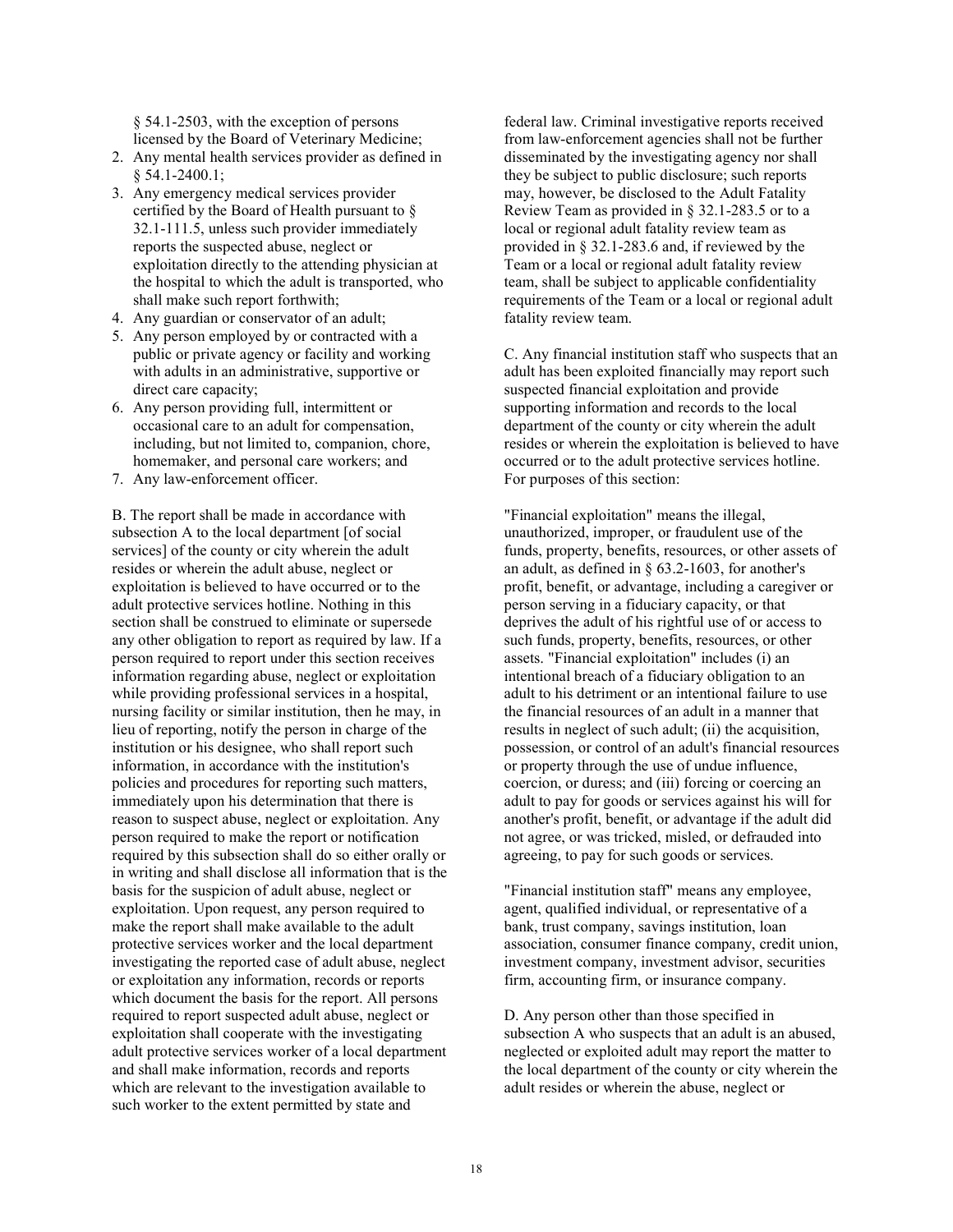exploitation is believed to have occurred or to the adult protective services hotline.

E. Any person who makes a report or provides records or information pursuant to subsection A, C, or D, or who testifies in any judicial proceeding arising from such report, records or information, or who takes or causes to be taken with the adult's or the adult's legal representative's informed consent photographs, video recordings, or appropriate medical imaging of the adult who is subject of a report shall be immune from any civil or criminal liability on account of such report, records, information, photographs, video recordings, appropriate medical imaging or testimony, unless such person acted in bad faith or with a malicious purpose.

F. An employer of a mandated reporter shall not prohibit a mandated reporter from reporting directly to the local department or to the adult protective services hotline. Employers whose employees are mandated reporters shall notify employees upon hiring of the requirement to report.

G. Any person 14 years of age or older who makes or causes to be made a report of adult abuse, neglect, or exploitation that he knows to be false is guilty of a Class 4 misdemeanor. Any subsequent conviction of this provision is a Class 2 misdemeanor.

H. Any person who fails to make a required report or notification pursuant to subsection A shall be subject to a civil penalty of not more than \$500 for the first failure and not less than \$100 nor more than \$1,000 for any subsequent failures. Civil penalties under subdivision A 7 shall be determined by a court of competent jurisdiction, in its discretion. All other civil penalties under this section shall be determined by the Commissioner for Aging and Rehabilitative Services or his designee. The Commissioner for Aging and Rehabilitative Services shall establish by regulation a process for imposing and collecting civil penalties, and a process for appeal of the imposition of such penalty pursuant to § 2.2-4026 of the Administrative Process Act.

I. Any mandated reporter who has reasonable cause to suspect that an adult died as a result of abuse or neglect shall immediately report such suspicion to the appropriate medical examiner and to the appropriate law-enforcement agency, notwithstanding the existence of a death certificate signed by a licensed physician. The medical examiner and the lawenforcement agency shall receive the report and determine if an investigation is warranted. The

medical examiner may order an autopsy. If an autopsy is conducted, the medical examiner shall report the findings to law enforcement, as appropriate, and to the local department or to the adult protective services hotline.

J. No person or entity shall be obligated to report any matter if the person or entity has actual knowledge that the same matter has already been reported to the local department or to the adult protective services hotline.

K. All law-enforcement departments and other state and local departments, agencies, authorities and institutions shall cooperate with each adult protective services worker of a local department in the detection, investigation and prevention of adult abuse, neglect and exploitation.

L. Financial institution staff may refuse to execute a transaction, may delay a transaction, or may refuse to disburse funds if the financial institution staff (i) believes in good faith that the transaction or disbursement may involve, facilitate, result in, or contribute to the financial exploitation of an adult or (ii) makes, or has actual knowledge that another person has made, a report to the local department or adult protective services hotline stating a good faith belief that the transaction or disbursement may involve, facilitate, result in, or contribute to the financial exploitation of an adult. The financial institution staff may continue to refuse to execute a transaction, delay a transaction, or refuse to disburse funds for a period no longer than 30 business days after the date upon which such transaction or disbursement was initially requested based on a good faith belief that the transaction or disbursement may involve, facilitate, result in, or contribute to the financial exploitation of an adult, unless otherwise ordered by a court of competent jurisdiction. Upon request, and to the extent permitted by state and federal law, financial institution staff making a report to the local department of social services may report any information or records relevant to the report or investigation. Absent gross negligence or willful misconduct, the financial institution and its staff shall be immune from civil or criminal liability for refusing to execute a transaction, delaying a transaction, or refusing to disburse funds pursuant to this subsection. The authority of a financial institution staff to refuse to execute a transaction, to delay a transaction, or to refuse to disburse funds pursuant to this subsection shall not be contingent upon whether financial institution staff has reported suspected financial exploitation of the adult pursuant to subsection C.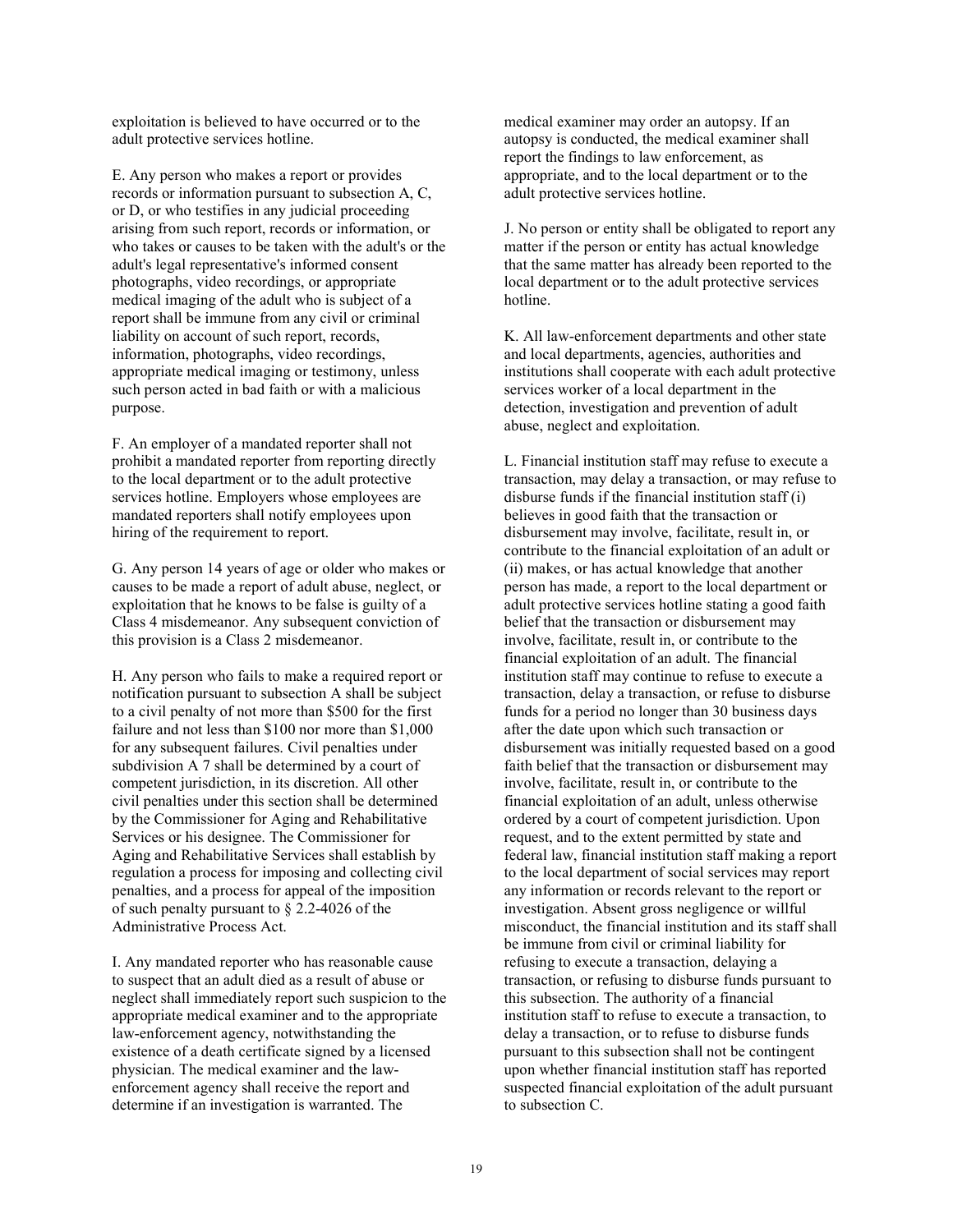REPORT OF SUSPECTED SEXUAL MISCONDUCT OR CHILD ABUSE BY DIOCESAN PERSONNEL WHILE PREFORMING THE WORK OF THE DIOCESE

TO: Vicar General Diocese of Arlington 200 N. Glebe Road #914 Arlington, VA 22203-3728

Mark envelope "CONFIDENTIAL"

# CONFIDENTIAL

(FOR INTERNAL USE ONLY)

NOTE: Please do not delay submitting this report even if you cannot fully answer all questions; additional information can be subsequently provided.

PLEASE PRINT (OR TYPE) AND, IF POSSIBLE, USE BLACK INK. THANK YOU.

| Reported by:           |                                                                                                 |             |
|------------------------|-------------------------------------------------------------------------------------------------|-------------|
|                        |                                                                                                 |             |
|                        |                                                                                                 |             |
|                        |                                                                                                 |             |
| Date of Report:        |                                                                                                 |             |
| Person suspected of    |                                                                                                 |             |
| misconduct             |                                                                                                 |             |
|                        |                                                                                                 | $City$ $\_$ |
|                        |                                                                                                 |             |
| Suspected victim(s) of |                                                                                                 | Name Title  |
| misconduct             |                                                                                                 |             |
|                        |                                                                                                 |             |
|                        |                                                                                                 |             |
|                        | If this report involves a minor has this been reported to DSS Child Protective Services? () Yes | $( )$ No    |
|                        | If yes, please provide the following information:                                               |             |
|                        |                                                                                                 |             |

Name of CPS Rep. and/or Case No.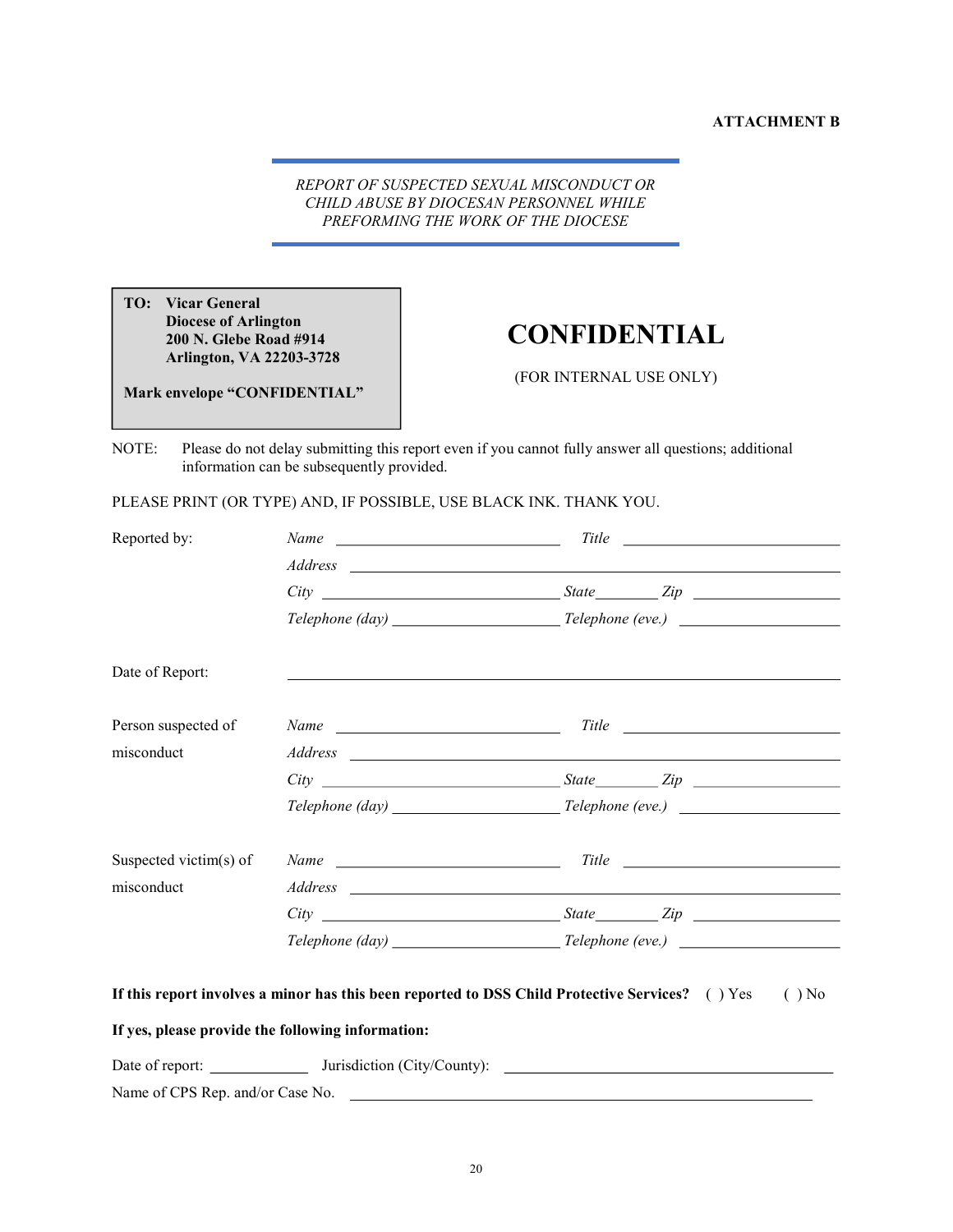|                                                                                                            |  |  | $City$ $2ip$                                                 |  |  |  |
|------------------------------------------------------------------------------------------------------------|--|--|--------------------------------------------------------------|--|--|--|
|                                                                                                            |  |  |                                                              |  |  |  |
| Describe incident of suspected misconduct, including date, time, and location:                             |  |  |                                                              |  |  |  |
|                                                                                                            |  |  |                                                              |  |  |  |
|                                                                                                            |  |  |                                                              |  |  |  |
| Identify eyewitnesses to the incident, including names, addresses, and telephone numbers, where available: |  |  |                                                              |  |  |  |
|                                                                                                            |  |  |                                                              |  |  |  |
|                                                                                                            |  |  |                                                              |  |  |  |
|                                                                                                            |  |  |                                                              |  |  |  |
|                                                                                                            |  |  |                                                              |  |  |  |
|                                                                                                            |  |  |                                                              |  |  |  |
| Other information which may be helpful to the investigation:                                               |  |  |                                                              |  |  |  |
|                                                                                                            |  |  |                                                              |  |  |  |
|                                                                                                            |  |  |                                                              |  |  |  |
|                                                                                                            |  |  |                                                              |  |  |  |
|                                                                                                            |  |  |                                                              |  |  |  |
|                                                                                                            |  |  |                                                              |  |  |  |
|                                                                                                            |  |  | PLEASE DO NOT WRITE BELOW THIS LINE: FOR CDA OFFICE USE ONLY |  |  |  |
| FOR THE INVESTIGATOR                                                                                       |  |  |                                                              |  |  |  |

The foregoing report was investigated by

on with the results in attached investigative report.

 $\overline{a}$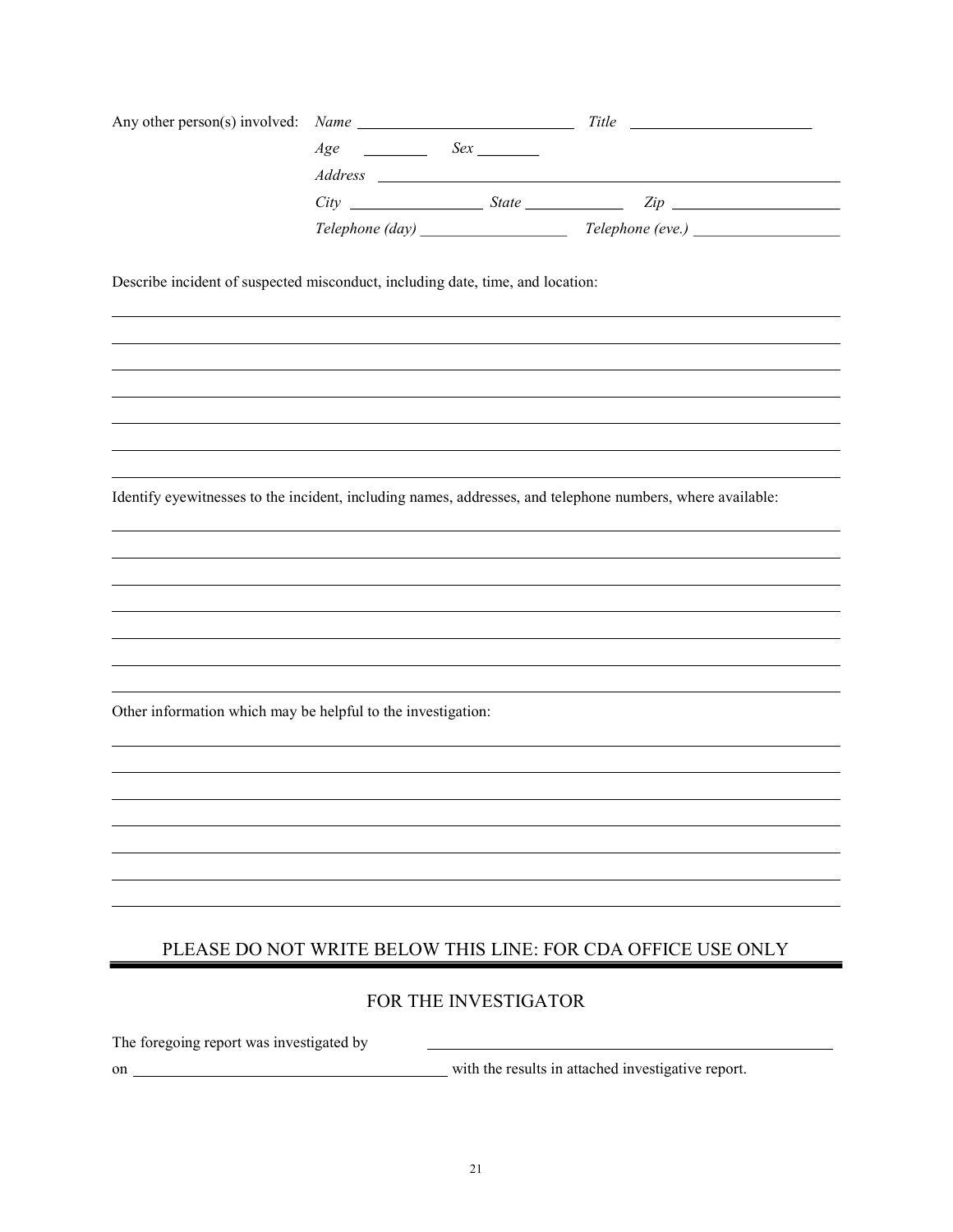### ATTACHMENT C

#### Guidelines for the Diocesan Review Board

The Diocesan Review Board is established in accordance with the Essential Norms for Diocesan/Eparchial Policies Dealing with Allegations of Sexual Abuse of Minors by Priests or Deacons as approved by the United States Conference of Catholic Bishops in November 2002 and given the recognitio by the Apostolic See on December 8, 2002. The applicable provisions are set forth in Norms 4, 5 and 6 in the official document. The following guidelines shall govern the work of the Diocesan Review Board:

- 1. To assist the Bishop, the Diocese of Arlington will have a Diocesan Review Board that will function as a confidential consultative body to the Bishop in discharging his responsibilities. The functions of this Review Board may include:
	- a. Advising the Bishop in his assessment of allegations of sexual abuse of minors by priests or deacons of the Diocese of Arlington and in his determination of suitability for ministry,
	- b. Offering advice on all aspects of the cases, whether retrospectively or prospectively, and
	- c. Reviewing Diocesan policies and procedures on a recurrent basis, as well as any proposed changes to those policies and procedures, and make recommendations to the Bishop regarding ways in which they can be strengthened or improved.
- 2. The Diocesan Review Board will be composed of at least five persons of outstanding integrity and good judgment in full communion with the Church. The majority of the Review Board members will be lay persons who are not in the employ of the Diocese, but at least one member should be a priest who is an experienced and respected pastor of the Diocese, and at least one member should have particular expertise in the treatment of the sexual abuse of minors. Other members may include professionals with experience in education, law (canon and civil), medicine, psychology, and other fields. The members will be appointed for a term of five years, which can be renewed. It is desirable, but not required, that the Promoter of Justice participate in the meetings of the Diocesan Review Board.
- 3. All deliberations of the Diocesan Review Board will be strictly confidential, and no detailed minutes will be taken or maintained. Summary notes indicating the purpose of the meeting, the individuals in attendance, the decisions made, and the next steps will be recorded and retained in the office of the Vicar General. All documents given to the Diocesan Review Board will be collected at the conclusion of each meeting and returned to the Vicar General.